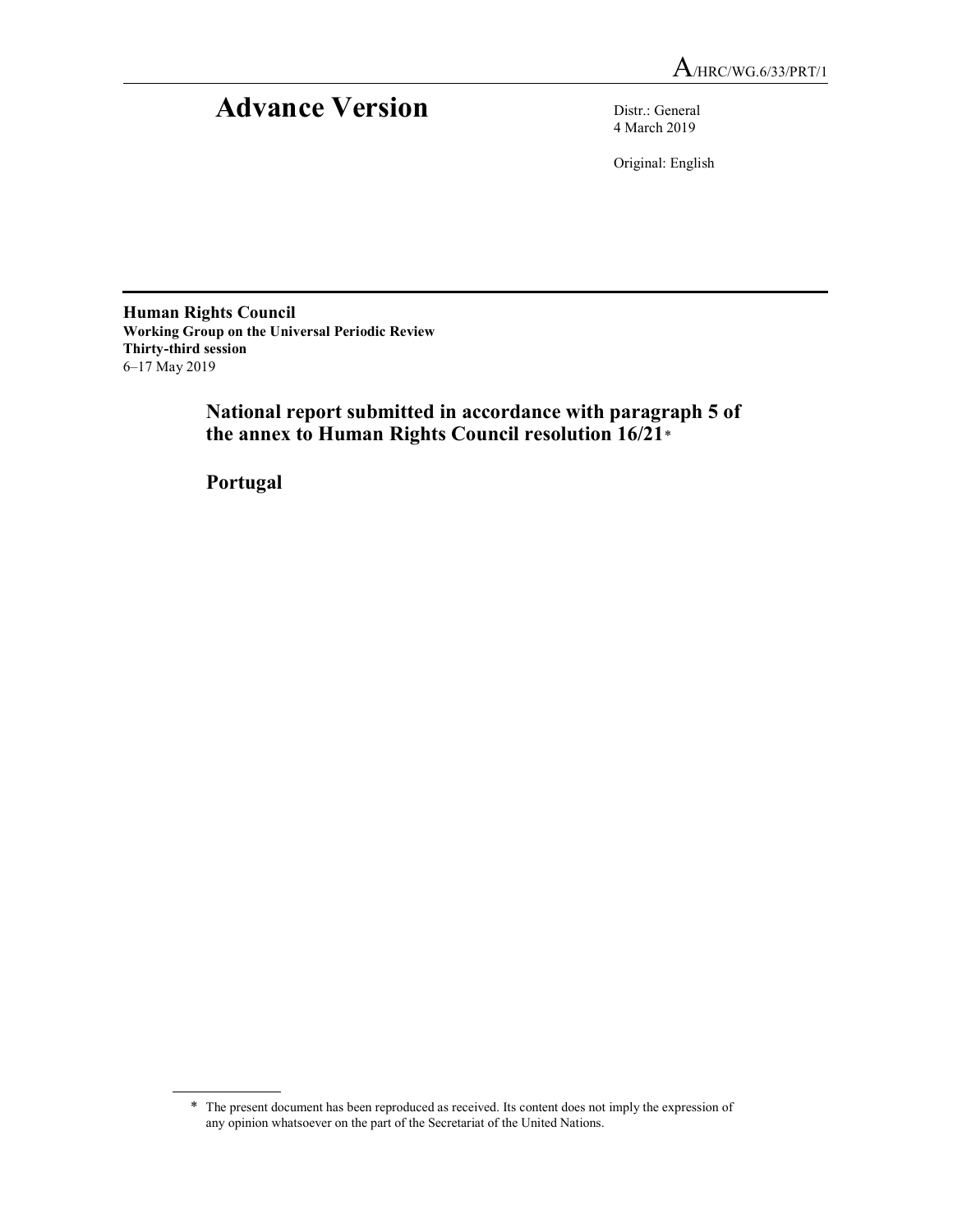# I. Introduction

1. The UPR has proved to be a useful tool for strengthening and mainstreaming the protection and promotion of Human Rights (HR) at national level. Since its last UPR in 2014, Portugal has made a committed effort to thoroughly implement the 139 recommendations accepted<sup>1</sup>.

2. This report was drafted by the Portuguese National HR Committee  $2$  on the basis of contributions from its members<sup>3</sup>. Prior to its submission to the UN, a draft version was discussed with civil society representatives in a PNHRC meeting on 25 January 2019.

3. In February 2018, an *interim* report was voluntarily submitted<sup>4</sup>.

# II. Main developments since the previous review

4. Portugal remains determined to respect and promote HR for all, both at the national and international levels.

5. At the national level, mainstreaming HR throughout national administration and strengthening dialogue with civil society has been a paramount priority in order to achieve a better realisation of HR. The PNHCR remains a key instance in this regard and was chosen as a case study of coordination mechanism on HR by OHCHR<sup>5</sup> .

6. As part of a wider effort to mainstream HR, the PNHCR has a Facebook page and a webpage<sup>6</sup>. Furthermore, a new HR website was launched by the Ministry for Foreign Affairs<sup>7</sup> in January 2019<sup>8</sup>.

7. National HR indicators on the right to education, right to liberty and security of persons, the enjoyment of the highest attainable standard of physical and mental health, and the prevention and combating of violence against women were developed as recommended by OHCHR. These proved useful to effectively measure and assess the implementation of Portugal's reporting obligations in these areas<sup>9</sup>.

8. Since its last UPR, Portugal adopted several comprehensive HR policy instruments such as the  $3<sup>rd</sup>$  and  $4<sup>th</sup>$  National Plans against Trafficking in Human Beings (2014–2017 and 2018–2021), the Strategic Plan for Migration (2015–2020); the 2<sup>nd</sup> and 3<sup>rd</sup> National Action Plan on the Implementation of Security Council Resolution 1325 (2014–2018 and 2019– 2022)<sup>10</sup>, the revised National Strategy for the Integration of Roma<sup>11</sup> Communities (2013– 2022) and the National Strategy for Equality and Non-Discrimination "Portugal + Equal" (2018–2030).

9. In 2018, Portugal signed the Global Compact for Safe, Orderly and Regular Migration, for which a National Implementation Plan is now being conceived by the Government, and the Global Compact on Refugees.

10. In the period under review, a number of public initiatives were carried out to enhance the visibility of HR and promote its understanding and appropriation by all. In June 2017 a conference to celebrate the 30<sup>th</sup> anniversary of the adoption of the Convention against Torture and Other Cruel, Inhuman or Degrading Treatment or Punishment was held. Throughout 2017 a series of events to mark the 150 years of the abolition of the death penalty in Portugal took place<sup>12</sup>.

11. In February 2018, a well-attended conference entitled "Portugal and HR: assessment, perspectives and challenges" was organised by the MFA to take stock of Portugal's first HRC mandate (2015–2017). The main panel included representatives from civil society and the Parliament<sup>13</sup>. A book entitled "Portugal and HR at the UN" was launched on that occasion.

12. In the second semester of 2018, Portugal organised several events to mark the 70<sup>th</sup> anniversary of the Universal Declaration of  $HR^{14}$  and the  $40<sup>th</sup>$  anniversary of Portugal's accession to the European Convention on HR<sup>15</sup>. The overall motto of these celebrations was "Free and Equal", inspired by Article 1 of the UDHR. These included public sessions, conferences and seminars, exhibits, cultural events, academic and training courses. Several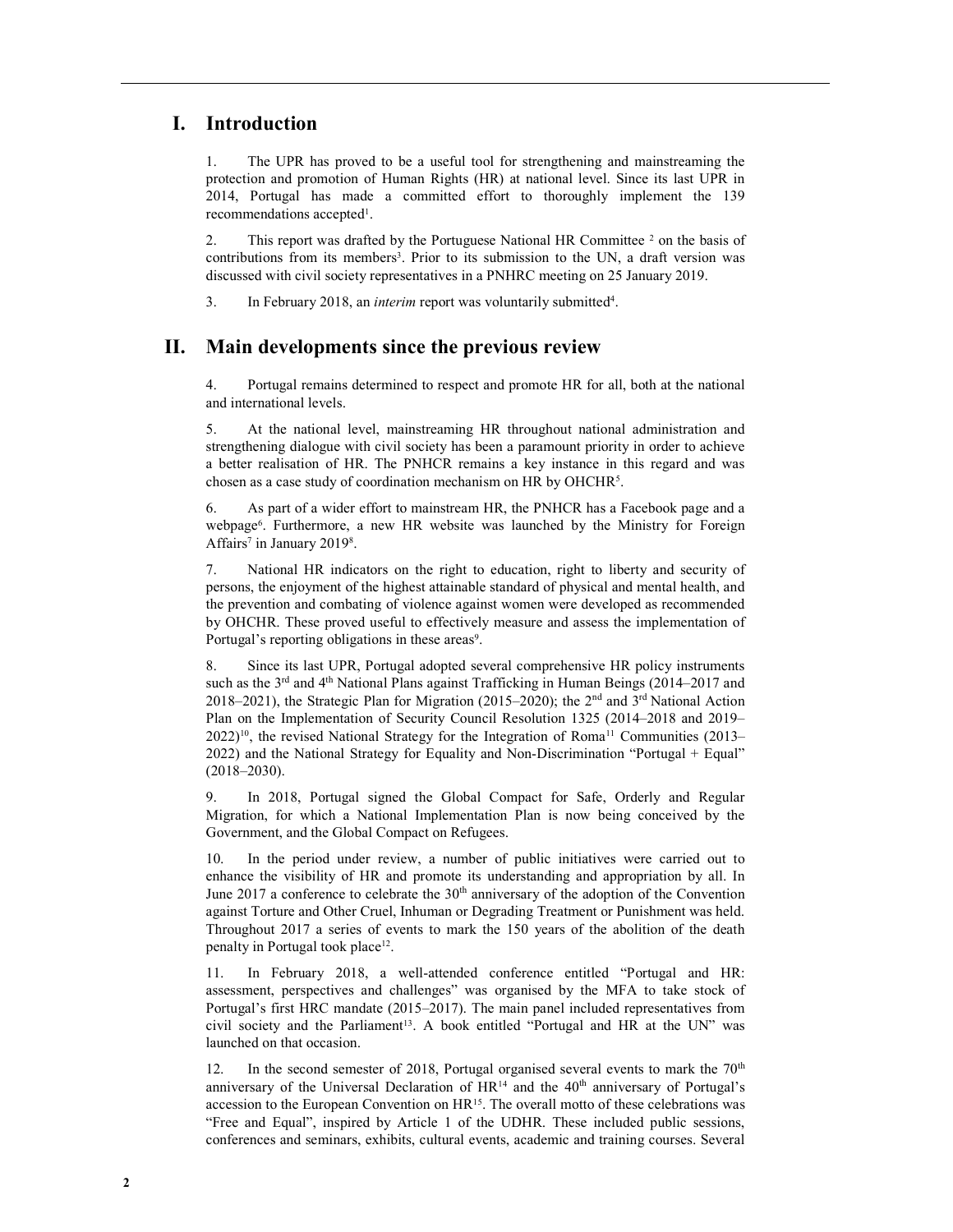books were published, from academic studies to works of literary fiction for children, alongside the creation of digital resources and applications. These initiatives reached a wide audience and involved both public institutions and civil society, with a particular emphasis on schools and academia, public officials, security forces and law enforcement with the objective of increasing awareness and knowledge about HR. This project gained momentum and therefore continues into 2019.

13. As of January 2019, and following a Council of Ministers decision<sup>16</sup>, all official documents from the Administration must use the expression "Human Rights" (Direitos Humanos/ Droits Humains) rather than "Rights of Man" (Direitos do Homem/ Droits de l'Homme). This is a further step towards equality and inclusiveness.

14. In its external action, Portugal remains a staunch supporter of a strong, independent and effective multilateral HR system. Therefore, Portugal strives to maintain an open dialogue and constructive cooperation with all States, in the spirit of building bridges and achieving consensus without abandoning fundamental values and principles. This commitment underpinned Portugal's first HRC membership. As an HRC member, Portugal tabled for the first time in 2016, and again in 2017, an innovative resolution on mental health and HR, alongside its traditional resolutions on the realisation of economic, social and cultural rights and on the right to education. Since then, Portugal continues to table annually these resolutions in the HRC and, biannually, a resolution on "Policies and programmes involving youth" in the UN General Assembly<sup>17</sup>'s Third Committee and the Commission for Social Development.

15. Portugal is strongly committed to the UN Treaty Body System. The fact that Portugal has no reports overdue is but one example. Portugal is party, without reservations, to eight UN core HR treaties and all their optional protocols, recognising the full range of competences of the respective committees. It has a permanent standing invitation to all HRC special procedures and it has received numerous visits<sup>18</sup>. Portugal is also part of the Council of Europe<sup>19</sup> HR system and is under the scrutiny of, *inter alia*, the European Court of Human Rights and the European Committee of Social Rights.

16. Portugal was at the forefront of negotiating the Sustainable Development Goals<sup>20</sup> and is working towards implementing them. The underlying aims of the SDGs are reflected in the national strategies and policies. In 2017, Portugal was one of the first countries to present its National Voluntary Review on the implementation of the 2030 Agenda<sup>21</sup>.

# III. Follow up to previous review

# $A.$  International instruments<sup>22</sup>

- 17. During the period under consideration, the following conventions were ratified:
	- The International Convention for the Protection of All Persons from Enforced Disappearance on 27 January 2014, which entered into force on 26 February 2014. The first report submitted by Portugal was considered by the Committee on Enforced Disappearances in November 2018;
	- The ILO Domestic Workers Convention (No. 189), on 17 July 2015, which entered into force on 17 July 2016;
	- The amendments to Article 8, paragraph 6, of the International Convention on the Elimination of All Forms of Racial Discrimination<sup>23</sup> on 15 May 2015;
	- The Kampala Amendments to the Rome Statute of the International Criminal Court;
	- Protocols No. 12 and No. 15 to the European Convention on HR on 16 January 2017;
	- CoE Convention against Trafficking in Human Organs, on 8 November 2018, which will enter into force on 1 March 2019.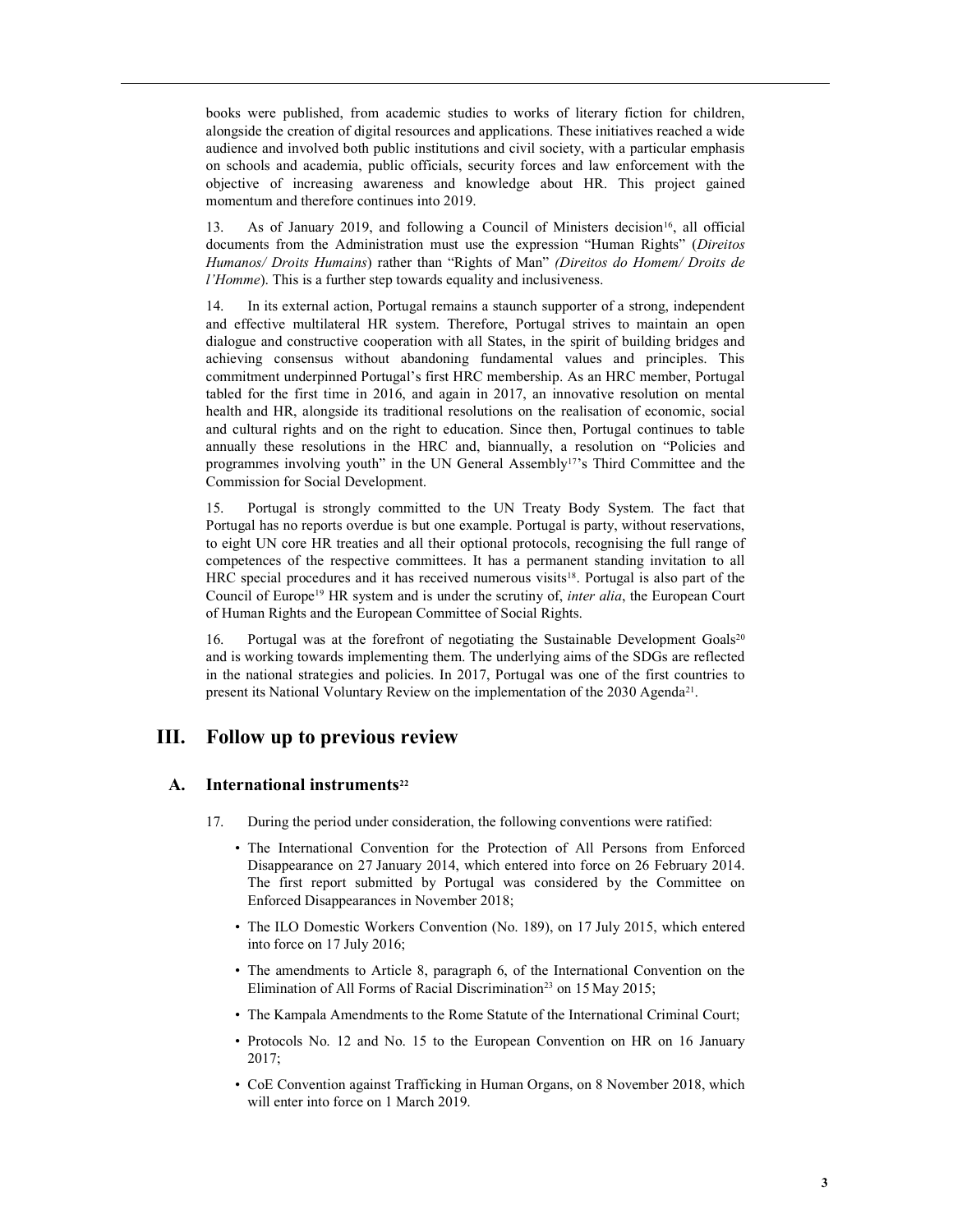# B. Racism and racial discrimination<sup>24</sup>

18. In this domain, the following measures are to be highlighted:

(a) Law 93/2017 revised the legal framework on prevention, prohibition and combat of discrimination based on racial and ethnic origin, colour, nationality descent and place of origin. Inter alia, it centralizes the administrative offences' procedure in one single entity, providing for a timely and effective application, and includes new discrimination factors and forms: discrimination based on descent and place of origin, multiple discrimination, and discrimination by association;

Adoption of a National Equality and Non-Discrimination Strategy<sup>25</sup> "Portugal  $+$  Equal"  $-26$ . Aligned with the 2030 Agenda, it emphasises the multidimensional nature of disadvantage stemming from the intersection of various discrimination factors, such as sex with race and national or ethnic origin. It comprises three Action Plans on: (i) equality between women and men; (ii) preventing and combating violence against women and domestic violence<sup>27</sup>, including female genital mutilation<sup>28</sup>; (iii) combating discrimination on grounds of sexual orientation, gender identity and expression and sexual characteristics;

(c) Approval of the Strategic Plan for Migration 2015-2020 with the involvement of 13 government departments under the coordination of the High Commission for Migration<sup>2930</sup>;

(d) Launch of the  $6<sup>th</sup>$  and  $7<sup>th</sup>$  generations (2016–2018 and 2019–2020) of the "Choices Programme" to promote social inclusion of vulnerable children, youth equality and social cohesion<sup>31</sup>;

(e) Approval of the revised Roma Communities Integration Strategy32, with a focus on combating stereotypes and discrimination against Roma;

(f) Law 130/2015 transposing Directive 2012/29/EU, which amended the Code of Criminal Procedure<sup>33</sup> and approved the new Victim's Statute, laying down a package of applicable rights and duties, thus improving the legal framework for victim protection;

Implementation of several programmes by security forces of the Ministry of Home Affairs<sup>34</sup> aimed at promoting the HR protection of vulnerable groups and preventing conflict in vulnerable neighbourhoods. E.g., the "Together for All" Programme, created in 201635, aims at training and improving the knowledge and skills of Public Security Police (PSP) officers involved in proximity policing activities;

Laws  $72/2015$  and  $96/2017^{36}$  established that crimes committed against children, young people and other vulnerable groups, such as ethnic minorities, are priority prevention crimes. Law 96/2017 also considers crimes motivated by racial, religious or sexual discrimination, as priority prevention crimes;

(i) Under ENIND-VAWDV Action Plan, the Government launched in 2018 an innovative project against FGM, carried out by public health units in higher prevalence areas, together with local services, municipalities and NGOs. This includes training for professionals (e.g. health, education, justice, security forces, and social security professionals), community actions and an annual government campaign at the Lisbon Airport during school holidays, when more people travel back to their countries of origin.

Article 240 of the Criminal Code<sup>37</sup>, regarding the crime of discrimination and incitement to hatred and violence, was amended by Law 94/2017, which added ancestry and physical or psychological disabilities to the list of discrimination factors<sup>38</sup>.

20. Concerning investigation and prosecution, the Criminal Police<sup>39</sup> has a specialised Unit for the Prevention and Investigation of Hate Crimes with a designated contact point. The Public Prosecution Service has specialised sections in regional departments for criminal investigation and prosecution and in all the judicial districts in charge of investigating crimes such as hate crimes.

21. Following the Committee on the Elimination of Racial Discrimination's<sup>40</sup> report, the Government created, in 2018, a multidisciplinary working group<sup>41</sup> to assess the possibility of including questions on racial and ethnic issues in the 2021 census.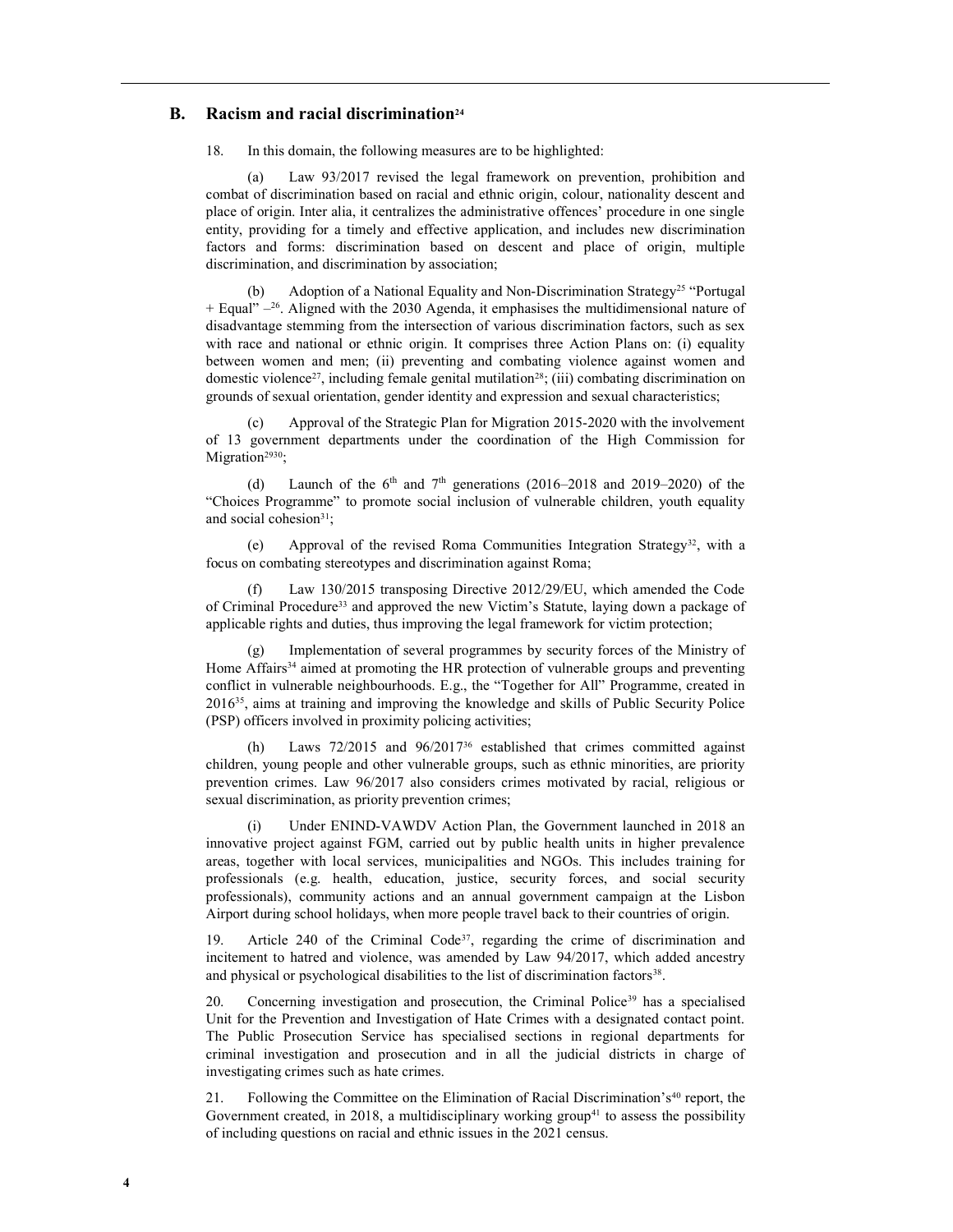22. Portugal participated in the international "Hate no More" project (2016–2018) aimed at training professionals and raising awareness to combat hate crime and hate speech<sup>42</sup>.

#### Prevention of racism, xenophobia and intolerance

23. Numerous awareness raising initiatives took place: e.g. "Discover your colour!"<sup>43</sup> , and "The colours of the grey city" campaigns<sup>44</sup>; activities at public schools such as theatre plays, debates, and a national contest challenging children and young people to write papers on racial discrimination; training sessions and workshops for media professionals on how to address migration and ethnic minority issues and actions aimed at combating racial stereotypes in the media. The Portuguese Diversity Charter was signed by several public administration entities in 2016.

24. In 2015, ACM launched a new website with a section dedicated to migrants and an online complaint form, in Portuguese and English.

# Hate speech<sup>45</sup>

25. A Code of Conduct against hate speech and online terrorist propaganda was adopted in 2016 in the framework of the High-Level Group against Racism and Xenophobia of the EU, where Portugal is represented. The national implementation of this Code of Conduct is coordinated by the PJ.

26. The fight against online hate speech is a priority. Portugal is committed to the prevention of racist and xenophobic comments and material on the Internet and to the prosecution of perpetrators of such acts. To that effect, the PJ's National Unit against Cybercrime is competent to block websites that disseminate illegal content, including racist or xenophobic content.

27. The Safe Internet Project *(Internet Segura)* aims to prevent and fight illegal content online, minimizing its effects on citizens, promoting the safe use of the Internet and raising awareness on its possible risks<sup>46</sup>.

28. Hate speech made by political leaders is criminalized and Portugal remains highly committed to prosecuting these crimes<sup>47</sup>.

#### Commission for Equality and Against Racial Discrimination - CICDR<sup>48</sup>

29. Law 93/2017 broadened the composition<sup>49</sup> and expanded the scope of intervention of the CICDR, allowing it to collect evidence in cases of racial discrimination and to handle the entire procedure from beginning to end. Between January and August 2018, CICDR received 211 complaints, which corresponds to an average of 26 complaints a month and an increase of 75.8% compared to the same period in 2017. This increase is attributed to awareness raising campaigns and training.

30. The Government, together with civil society organisations, provides support services for victims of hate crimes and discrimination<sup>50</sup>.

# C. Roma<sup>51</sup>

31. Roma communities in Portugal have Portuguese nationality. They have full access to public services and benefit from social measures in equal standing with other Portuguese citizens.

32. ENICC was revised in 2018, with more action-based measures, clearer indicators and yearly targets, and its duration was extended from 2020 to 2022<sup>52</sup> .

33. In 2015, ACM launched the Fund to Support ENICC's activities<sup>53</sup>, now in its third edition54. The main goal of FAPE is to develop projects in partnership with different stakeholders, with a special focus on activities that fight discrimination targeting Roma and raise public awareness. The involvement of Roma associations and civil society are FAPE's biggest asset.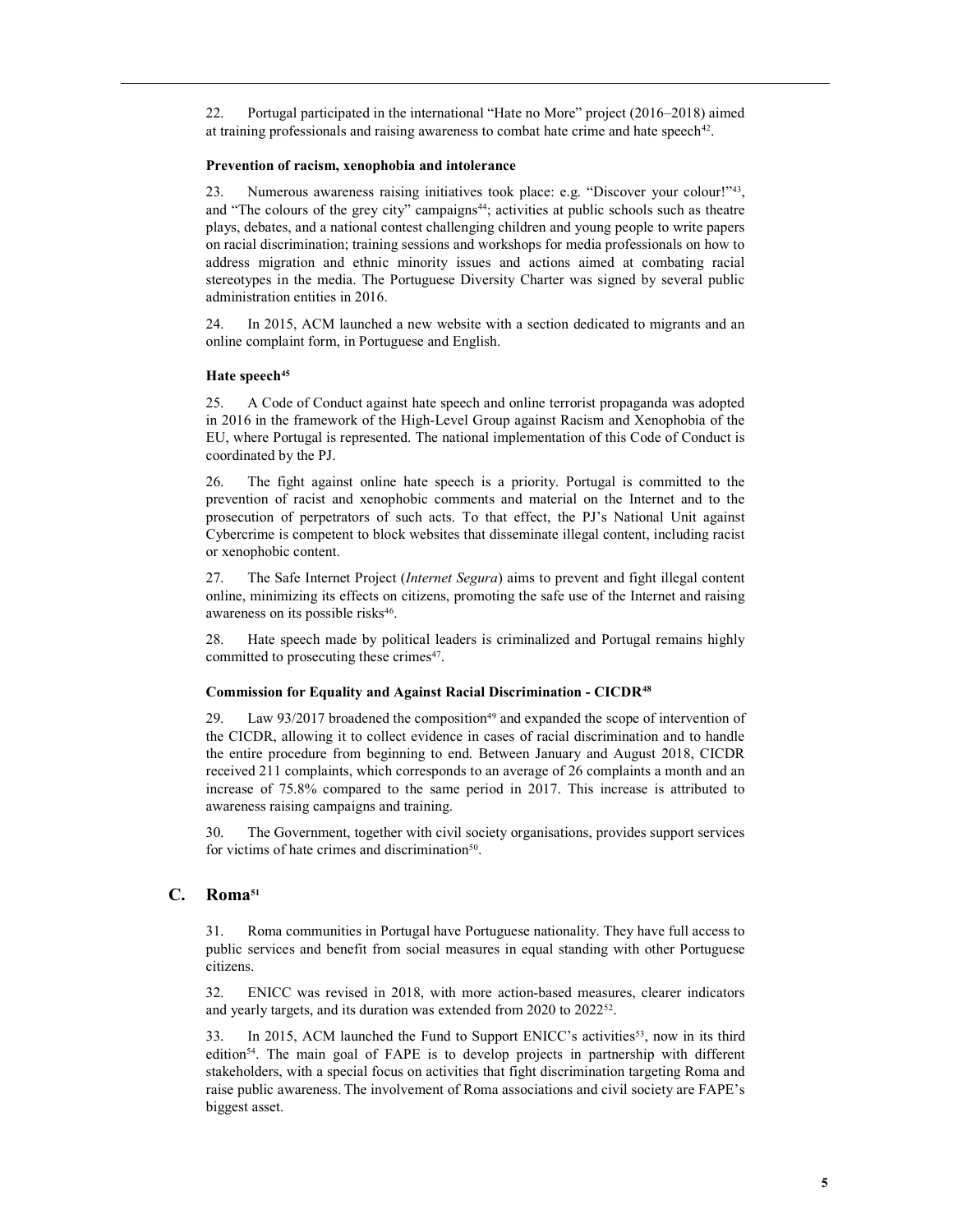34. In 2017 and 2018, ACM launched the Roma Associations Support Programme to encourage the active participation of Roma Associations in ENICC's implementation.

35. Since 2009, the Municipal Mediators Project promotes Roma people's access to public infrastructure and services through training and placement of Roma mediators in municipal services.

36. In 2018, ACM launched a pilot project for the development of 12 Roma integration local plans, using EU funds.

37. As from 2019, the mediation programme ROMED, with Roma mediators, will be financed by the Portuguese Government<sup>55</sup>.

38. Law 93/2017 reinforced the legal regime on the prohibition of discrimination in the access to and supply of goods and services, based on racial and ethnic origin, colour, nationality, descent and place of origin.

# Education<sup>56</sup>

39. The Portuguese education system does not allow the establishment of separate school classes on grounds of origin, race, ethnicity or culture.

40. The integration of Roma children is a two-way process, involving both the Roma community and the educational system. Ensuring equal access and the right to education, whilst respecting the values and traditions of Roma citizens, is of primary importance.

41. Early school dropout among Roma children is a major challenge. ENICC foresees measures to guarantee Roma's effective access to education, their educational success and lifelong learning. These include dissemination of Roma history and culture; follow-up mechanisms by the educational inspectorate on the integration of Roma children; activities in the framework of the "Choices Programme" with young Roma school dropouts and their families; scholarships for Roma to attend secondary and higher education; training teaching and non-teaching staff.

42. Several other initiatives to promote educational success and protect the rights of all pupils, especially those most vulnerable to school failure and/or from poor backgrounds include:

(a) The "National Programme for School Success", launched in 2016, to promote quality education for all and fight school failure;

(b) Improved collection and analysis of data. In 2017, the General-Directorate for Education conducted a school survey on the situation of Roma students and a report was released in 201857. A second edition will be issued by the end of 2019, pertaining to the academic year 2018/2019;

(c) In the framework of the "No Hate Campaign", the Portuguese Institute of Sports and Youth<sup>58</sup> supports youth organisations and other NGOs in the development of non-formal education activities that promote the rights of young Roma and their access to education and professional integration;

In 2016, the Operational Programme for the Promotion of Education was launched to encourage and promote the access of young Roma to higher education. A second edition was launched in 2017.

#### Employment<sup>59</sup>

43. Several measures were taken to foster the employability of Roma under ENICC. From January 2014 to July 2018, the Institute for Employment and Vocational Training<sup>60</sup> identified a total of 13.991 persons as Roma and applied specific measures. A total of 30.643 technical interventions were carried out by the IEFP, in accordance with what had previously been established in the Roma jobseekers' Personalised Employment Plans<sup>61</sup>. Moreover, 8.883 referrals to Employment and Vocational Training Programmes were recorded, leading to the integration of 4.008 Roma in Vocational Training Measures and 208 in Employment Measures.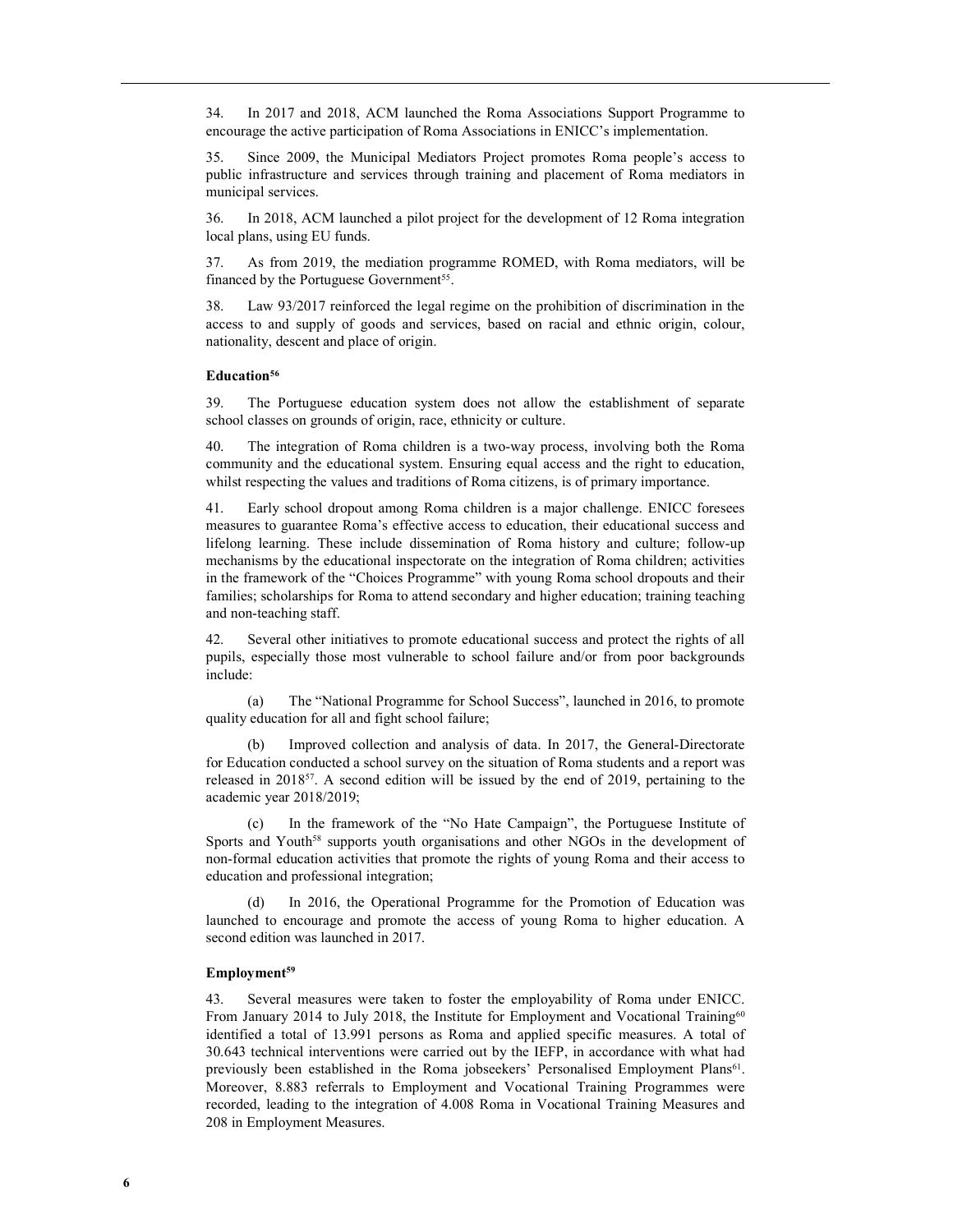44. ACM launched a programme to foster Roma labour market integration through vocational and on the job training, and awareness raising of employers.

#### Housing<sup>62</sup>

45. In 2015, the Institute of Housing and Urban Rehabilitation<sup>63</sup> undertook a survey on the housing conditions of Roma Communities64. As a result, IHRU implemented rehousing programmes in several municipalities and promoted the requalification of neighbourhoods, improving housing conditions of Roma families in public housing buildings<sup>65</sup>.

46. Following Parliament's Resolution 48/2017, IHRU carried out a nationwide survey to identify rehousing needs in each municipality. This survey was completed at the end of 2017 the main results published in February 201866. The compiled data set the basis for the "New Generation of Housing Policies" and led to the adoption of the rehousing programme "First Right"<sup>67</sup> and the programme "From Housing to Habitat"<sup>68</sup>. A significant number of Roma families benefit from these programmes.

# D. Integration of migrants and marginalized groups<sup>69</sup>

47. Law 2/2018 amended the Nationality Law (Law 37/81) extending access to nationality and naturalisation to individuals born in Portuguese territory, facilitating the requirement of prior lawful residence in the country.

48. In mid-2016, the National Support Network for the Integration of Migrants<sup>70</sup> was revised in order to address recent migration challenges. It is currently composed of the National Support Centres for the Integration of Migrants<sup>71</sup> and the Local Support Centres for the Integration of Migrants<sup>72</sup>. In close cooperation with ACM, these centres provide integrated support at national and local levels to facilitate the integration of Portugal's immigrant population, including refugees. Intercultural mediators from the different immigrant communities play a key role in all CNAIM services.

49. These support centres encompass different services and provide, free of charge, information and support to immigrants in several languages and in an integrated  $way^3$ . Since the launch of the CNAIMs in 2004, over 4.5 million personalised services were provided. Between 2003 and 2017, CLAIMs provided over 709.000 services.

50. Additionally, since 2015 ACM concluded 37 Municipal Plans for Migrant Integration.

51. In June 2018, the mobile application "MyCNAIM" was launched. An online "migrant forum" is available on the ACM website<sup>74</sup>.

#### Housing<sup>75</sup>

52. In order to address the negative impact of the economic crisis, a rental social market was created to ensure access to affordable housing for the most vulnerable. In 2015, the "rehabilitate to rent programme – affordable housing programme" was launched for financing the full rehabilitation of degraded buildings, mainly for rent.

53. Other programmes were established to grant access to adequate housing such as "First Right" and "Doorway" (see chapter C).

# Education<sup>76</sup>

54. The access of immigrant children and descendants (regardless of their legal status) to compulsory education is actively promoted.

55. Compulsory education is free. Families with insufficient economic resources may receive subsidies for school transportation, food, textbooks and study materials.

56. Teaching Portuguese to students whose mother tongue is not Portuguese is foreseen in the educational system. Portuguese as a second language is available in basic and secondary education. An online platform to learn Portuguese is available on the ACM website<sup>77</sup>.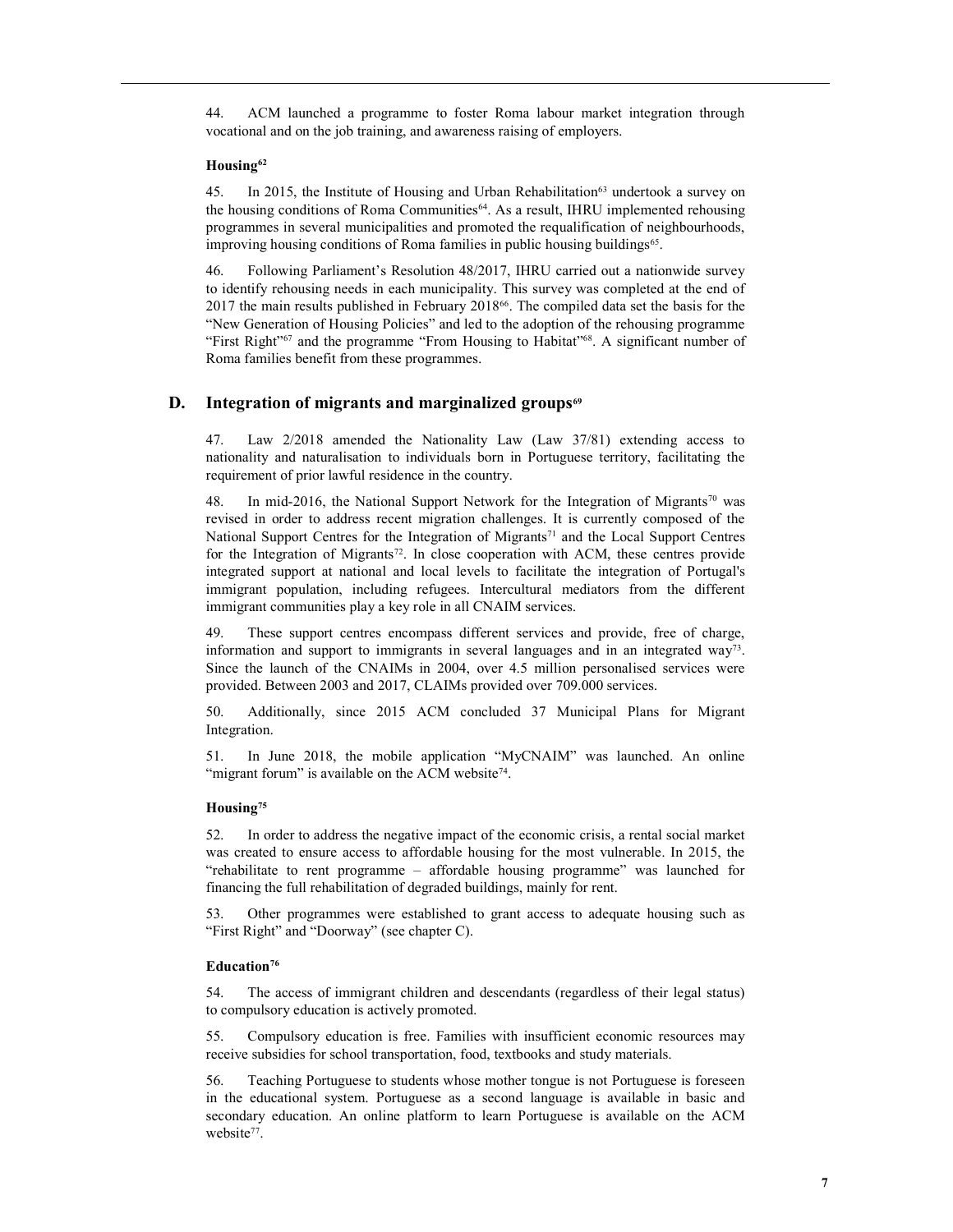57. Most of the schools included in the "Priority Intervention Educational Territories Programme" are located in areas where a significant number of immigrants and students with a migrant background live. These schools have specific teaching programmes aimed at supporting the full inclusion of the newly arrived students through introductory courses to Portuguese language, history, geography and culture.

58. Since 2008, ACM runs the "Portuguese for All Programme" for migrants and refugees. The Programme focuses on teaching Portuguese for those who work or seek employment in the retail, hostelry, beauty care, building construction and civil engineering sectors. In 2017, 425 training sessions attended by 11.390 participants were held and 5.334 of them received certificates.

59. Integration is encouraged through culture. The "Exhibition of Unknown Authors", organised under the aegis of the General Inspection of Cultural Activities is but one example. It allowed people living in vulnerable environments to exhibit their art pieces, thereby highlighting the richness and the cultural diversity of their different backgrounds.

#### Access to adequate public services<sup>78</sup>

60. Health is a priority area in the integration of migrants. Both regular and irregular migrants have access to the National Health Service<sup>79</sup> under the same conditions as Portuguese citizens. Minors and pregnant women are exempted from fees, regardless of their legal status, as are asylum seekers, refugees and their families.

61. Special attention is given to the training of health professionals in order to promote equity of access to the NHS by vulnerable populations"<sup>80</sup>.

62. The "Support Programme for Foreign Patients" provides special healthcare support to citizens from the Portuguese African Speaking Countries<sup>81</sup> on the basis of Bilateral Cooperation Agreements in the Health Sector. Portugal provides healthcare to military personnel from PALOP and East-Timor in the Armed Forces Hospital.

63. The national register of foreign minors with irregular status, managed by ACM since 2004, is uniquely designed to ensure children's access to health care, pre-school and school education.

64. The Strategic Plan for Migration (2015-2020) includes several measures on health and migration and the Lisbon CNAIM has a Health Office that provides personalised services.

65. The right of foreign defendants to be assisted, without additional costs, by a suitable interpreter in any act of the procedure, as established in the CCP, is ensured in both courts and police facilities<sup>82</sup>.

#### Employment<sup>83</sup>

66. IEFP seeks to address the needs and characteristics of some vulnerable groups, including victims of domestic violence<sup>84</sup> and refugees, by defining specific methodologies and procedures to help their professional integration. ACM provides support to migrants through the National Support Centre for the Integration of Migrants, the Immigrant Vocational Training Office Network, and the Employment Support Office.

67. The Directorate-General for Economic Activities developed a brochure with information on how to open a business in Portugal that was disseminated to the migrant population. In 2009, a pilot project was created to promote immigrant entrepreneurship. This project expanded in the last years and provides training on starting up businesses and financial support<sup>85</sup>. From 2009 to 2018, 2.068 participants attended 123 training courses and 168 businesses were set up.

68. In May 2018, the pilot project "Refujobs" was launched to facilitate and guarantee access to training offers, job and self-employment opportunities to refugees<sup>86</sup>.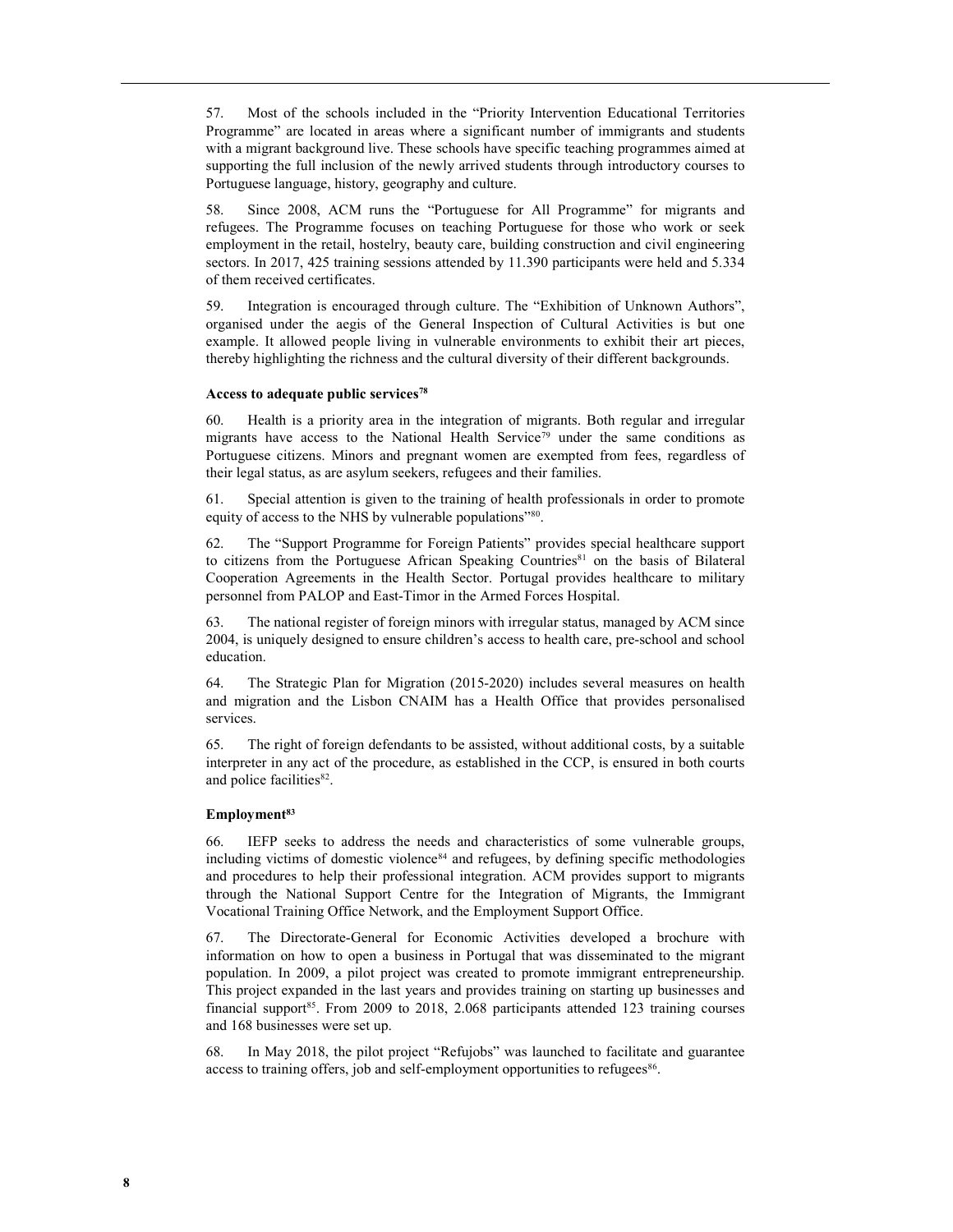#### Women immigrants<sup>87</sup>

69. The Strategic Plan for Migration and ENIND-Action Plans foresee concrete measures to promote equality and reinforce personal, professional, and civic integration of migrant women. For the first time, ENIND expressly mainstreams an intersectional perspective to equality policies.

70. With regards VAWDV, including FGM, ENIND defines targeted measures to intervene with migrant women, including training of relevant professionals.

#### Measures to remedy disparities in the enjoyment of human rights affecting vulnerable groups<sup>88</sup>

71. Portugal is actively contributing to the management of the migratory and refugee situation in the European context by participating in international operations<sup>89</sup> rescuing and receiving refugees. Through the EU Relocation Programme, Portugal received 1.552 refugees. It pledged to admit 1.010 refugees from Turkey and Egypt by October 2019 under the EU Resettlement Framework.

72. In order to remedy disparities in the enjoyment of HR affecting migrants and refugees entering the country, several measures have been adopted:

- The CNAIM and CLAIM have reception and welcome services, including translation and language learning in order to meet the special needs of asylum seekers, refugees and other beneficiaries of international protection;
- ACM widened the volunteering awareness-raising system, through the "Mentors for Migrants Platform"90;
- A Support Unit to the Integration of Refugeeswas created within ACM, and a Refugee "Welcome Kit" with information on Portugal was developed and translated into five languages $91$ ;
- Training on refugees and the asylum law was provided by ACM and the Portuguese Council for Refugees $92$  to 112 Municipalities; two protocols concerning refugees were established between the Portuguese Olympic Committee and the Portuguese Psychologists' Association; ACM organised a course with the Refugees Support Platform<sup>93</sup> on "Hosting and Integration of Refugees" in 2017;
- The "Safe School Programme", run by the National Republican Guard<sup>94</sup>, contributes to the social inclusion of children and youngsters from vulnerable socioeconomic contexts, especially the descendants of immigrants and ethnic minorities<sup>95</sup>;
- A cooperation protocol to promote the integration of refugees in the labour market was signed in 2017 between IEFP, PAR and the Group of Reflection and Support for Corporate Citizenship – GRACE;
- IEFP collaborated with the International Organisation for Migration in awareness sessions on the national labour market and the services offered by the public employment service to refugees.

## E. Gender equality<sup>96</sup> and women's rights

#### Efforts to promote women's rights and eliminate discrimination<sup>97</sup>

73. ENIND started a new cycle based on a comprehensive approach (see chapter B). It enhances collaboration between public administration, private sector and civil society. ENIND's approach is more action-based with indicators and yearly targets<sup>98</sup>.

74. Law 83/2015 amended the CC, introducing the crime of FGM and the crime of forced marriage and its preparatory acts, in compliance with the Istanbul Convention.

75. In February 2019, Parliament approved a Government bill that amends the "Parity Law"<sup>99</sup> to increase to 40% the threshold of the under-represented sex in the lists of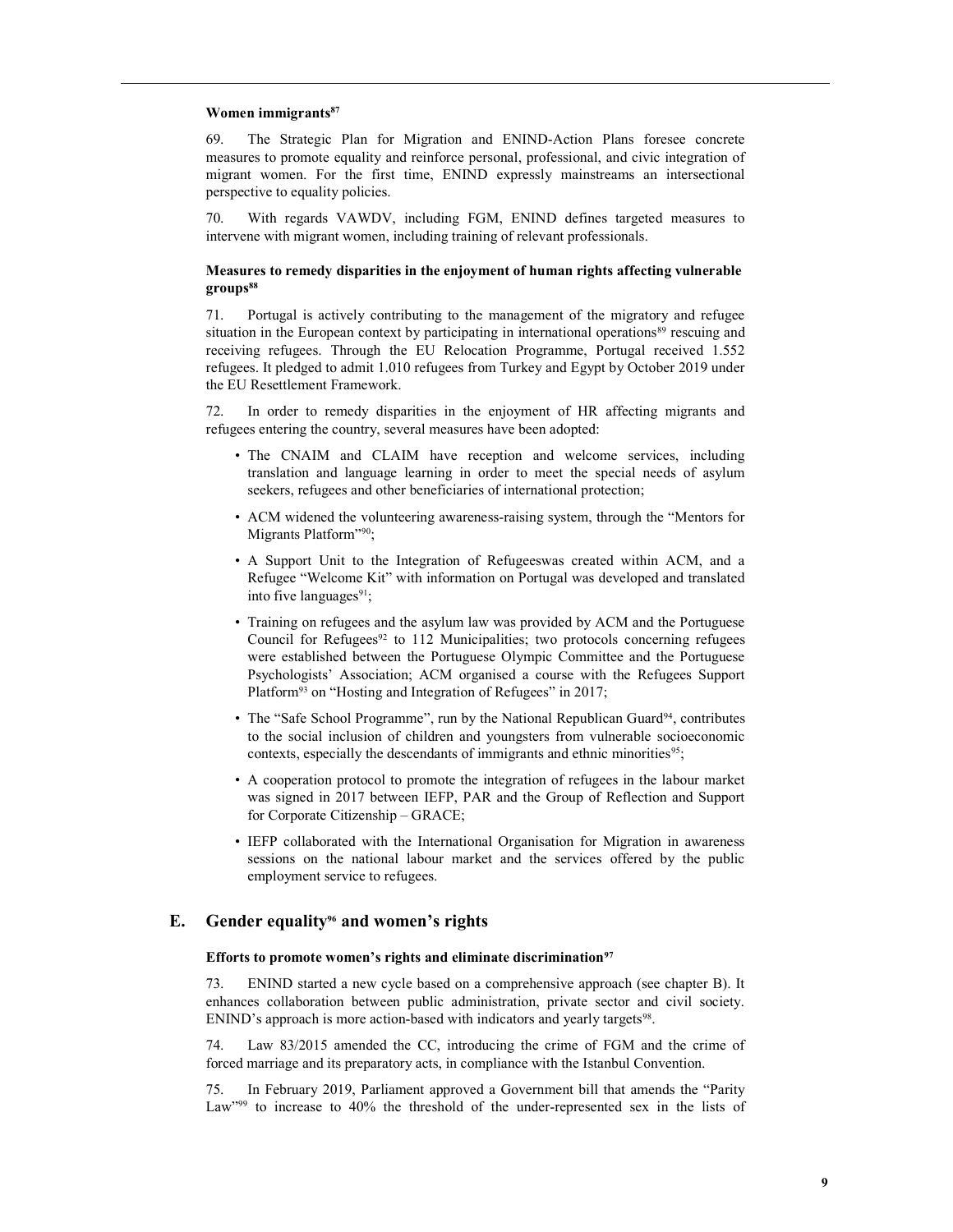candidates to the National Parliament, European Parliament, elective bodies of municipalities, and members of the Parish Councils.

76. An innovative work-life balance<sup>100</sup> programme was launched in December 2018 to foster conditions for women and men to be able to balance professional, personal and family life<sup>101</sup>. Portugal negotiated new funding from EEA Grants<sup>102</sup> that secured 7M€ for projects to promote WLB and prevent and fight VAWDV until 2024.

77. Government has been gradually implementing gender budgeting. The 2019 State Budget establishes that all public administration services and bodies' budgets integrate a gender perspective, and should identify which programmes, activities or measures will be subject to gender impact analysis in 2019.

78. The 2019 State Budget states that Government should develop support measures for informal caregivers, namely by reinforcing their social protection and providing training<sup>103</sup>.

#### Fighting discrimination of women in the labour market<sup>104</sup>

79. The following measures illustrate Portugal's commitment to fight women's discrimination in the workplace:

- Law 60/2018 approved measures to promote equal pay for men and women for equal work and work of equal value;
- Law 62/2017 defines minimum thresholds of both sexes in boards and supervisory bodies of public (33%) and listed companies (20% as from 2018 and 33% as from 2020). These companies must draw up and publish annual equality plans;
- In February 2019, Parliament approved a Government bill that sets a minimum of 40% of both sexes in public administration senior officials, managing bodies of public higher education institutions; professional and public associations;
- Decree-Law 84/2015 provides for financial support to employers that hire unemployed jobseekers of the under-represented sex in a particular occupation;
- Two new web tools (a self-assessment survey and a gender pay gap calculator) by the Commission for Equality in Labour and Employment that enable companies to analyse their personnel pay structure and understand whether the pay differences are gender-based;
- A Time Use Survey project that collected data on the time used on paid and unpaid work by men and women;
- In 2014, the project "Sexual and Moral Harassment in the Workplace" collected data and raised awareness on moral and sexual harassment in the labour market;
- Law 73/2017 reinforces the regime on the prevention of harassment at work.

80. The Portuguese Authority for Labour Conditions<sup>105</sup> carries out inspections (in 2017: to 86 entities, covering a total of 2.532 workers); organises awareness-raising initiatives on equality and non-discrimination directed to students, workers, employers and civil society; has a hotline phone number and its website contains specific information on these topics<sup>106</sup>.

#### F. Combating violence against women $107$

81. ENIND/ VAWDV action plan, together with the National Support Network for DV Victims<sup>108</sup> are core instruments in preventing and combating VAWDV. The new action plan focuses on six strategic goals: 1) eradicate social tolerance towards VAWDV, raise awareness and promote a culture of non-violence, HR, equality and non-discrimination; 2) support and protect by expanding and consolidating intervention; 3) intervention with perpetrators, promoting a culture of accountability; 4) train professionals and services; 5) investigate, monitor and evaluate public policies; 6) prevent and combat harmful traditional practices, in particular FGM and early, forced and child marriages.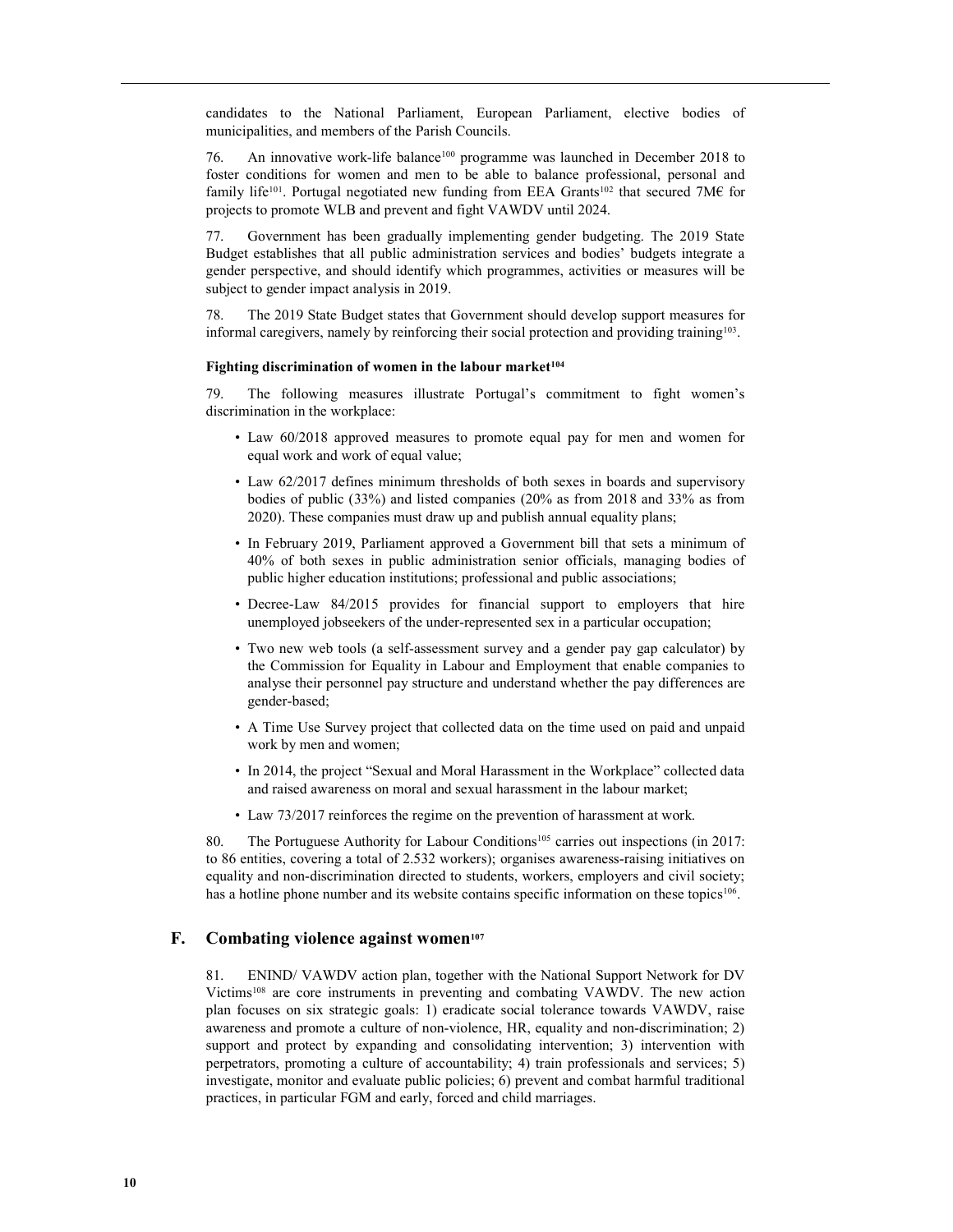82. Portuguese law provides a complete and comprehensive legal framework on the investigation and prosecution of the crime of DV. Article 152 of CC, which defines the crime of DV, was recently amended by Law 44/2018, adding a new aggravating circumstance: the dissemination, on the Internet or by any other means of public dissemination, of personal data, namely image or sound, regarding the privacy of one of the victims without his/her consent. In this case, the penalty is increased<sup>109</sup>.

83. All governmental areas must make specific yearly budget allocations for VAWDV prevention and fight, which increased 67% between 2017 and 2019.

84. Following the CoE's Group of Experts on Action against VAWDV110 evaluation in January 2019, Portugal is preparing legislative measures to implement GREVIO's recommendations.

#### Data collection<sup>111</sup>

85. Collection of DV data is foreseen by Law 129/2015, which created a DV Database under the responsibility of the Secretariat General of MAI.

86. Each year, MAI produces a report on DV cases, based on information from the Police, with sex disaggregated data. A standard notification and a risk assessment tool are applied all over the country since November 2014, which allows for the collection of more accurate and detailed statistics. Data is available on MAI's website. Official justice statistics are collected by the Ministry of Justice  $(MJ)$  and are available online<sup>112</sup>.

87. Situations of homicide in the context of DV are subject to a retrospective analysis directed at implementing new preventive methodologies and due procedures.

88. The new VAWDV action plan aims to improve statistics and knowledge on the issue through the creation of sectorial statistical indicators, a survey on gender-based violence and promotion of evaluation studies.

#### Complaint mechanisms $113$

89. Effective access to complaint mechanisms is reinforced by Law  $112/2009^{114}$ , which establishes the RNAVVD, composed by the Commission for Citizenship and Gender Equality<sup>115</sup>, the Social Security Institute, shelters, victim's support services, other public administration bodies and a national helpline.

90. Law 104/2009116 foresees the right of victims of DV to have effective access to compensation mechanisms and allows for the advanced payment of the total compensation amount when the victim of DV is in a situation of financial hardship.

91. Victims' rights have been enhanced, with the new Victim's Statute (see chapter B) and the elimination of legal costs for victims of DV and of FGM.

92. Article 67-A of the CCP enshrines a broader concept of "victim" which includes not only the person directly affected by the crime but also family members who suffered as a result of that crime.

93. Reporting cases is encouraged in various ways. DV is a public crime; therefore, a number of public entities are competent for receiving complaints<sup>117</sup>, in person or online. GNR and PSP have special rooms for victims support services (SAV; 447 in total). New police stations and the ones that will be subject to structural intervention will have SAV.

94. Several campaigns to disseminate CIG helpline and RNAVVD services are carried out every year and a mobile application was launched (see below).

#### Access to protection<sup>118</sup>

95. After placing a formal complaint, victims are granted a status of special vulnerability and DV victim and are entitled to support measures.

96. The RNAVVD foresees support centres and short and long-term shelters, according to the different levels of risk assessment, and present various types of interventions to victims and their children.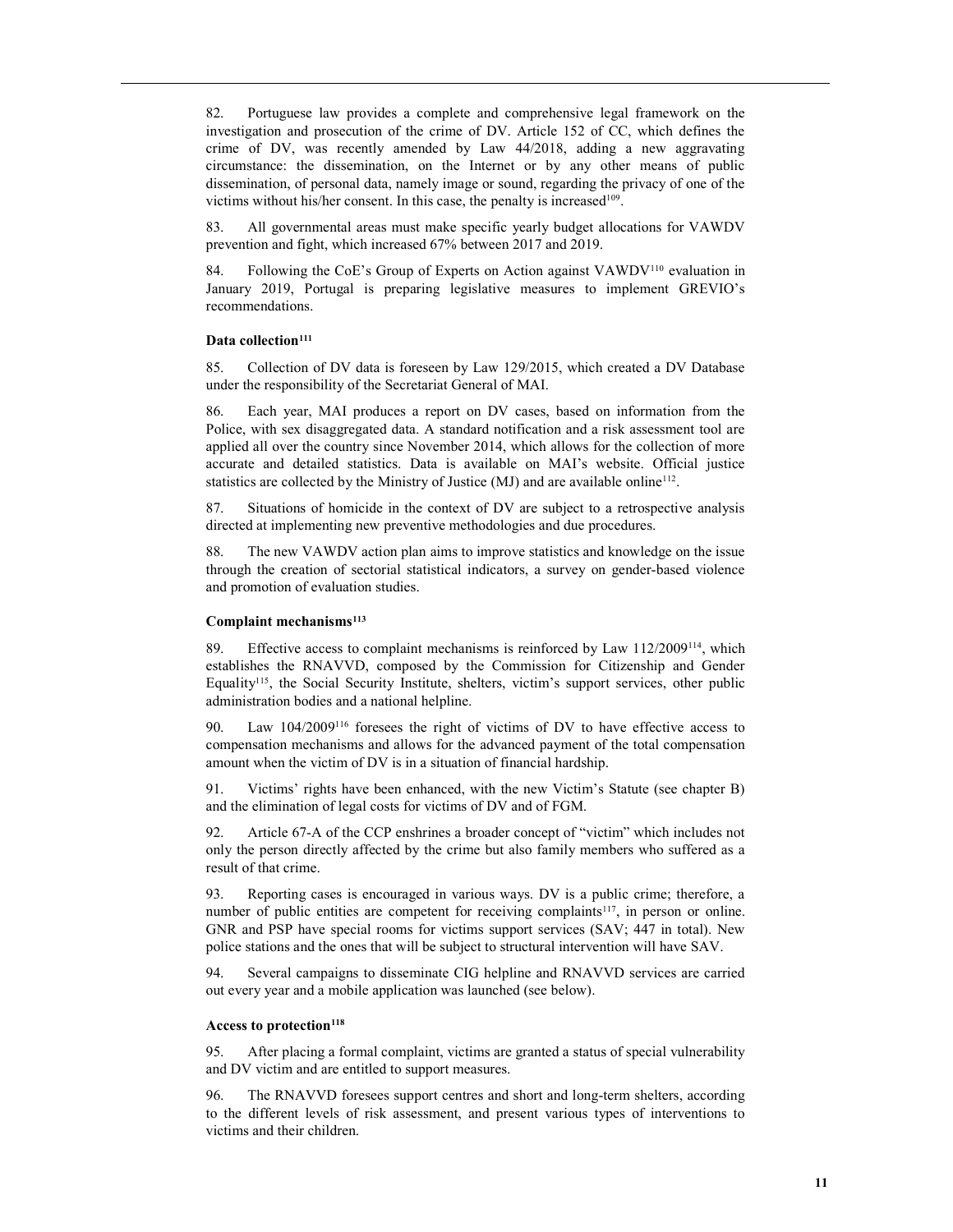97. Portugal has 40 shelters for women and minors, including one for men with 6 vacancies, shelters for disabled women and women with mental illnesses (totalling 17 vacancies). There are 26 emergency centres for women including 1 for men and 1 for LGBTI people.

98. There are 122 support centres, including for women victims of sexual violence, for men victims of DV and sexual abuse, and LGBTI people.

99. Since 2016, the Government is reinforcing the RNAVVD namely through partnerships with municipalities, local authorities and NGOs, to ensure nationwide coverage and suitability of the network according to territorial specificities. New regulations were adopted in 2018 concerning RNAVVD's organisation and functioning in terms of counselling, emergency housing and shelters for DV victims<sup>119</sup>.

100. CIG developed a "Resource Guide"120 and launched, in 2017, the AppVD mobile application<sup>121</sup>, which provides information on all the support services available, ways to file a complaint or to request information.

101. Regarding NHS, Order 5655/2017 reinforced the integrated intervention model of interpersonal violence throughout the lifecycle and teams for adult violence prevention mechanisms and clarified some of their functioning issues.

102. To reinforce training of relevant professionals, namely in the justice (prosecutors, judges, lawyers, court clerks), security forces and health areas (medical doctors, nurses, administrative staff), CIG established protocols<sup>122</sup> to provide more adequate training opportunities.

#### Investigation and prosecution of perpetrators<sup>123</sup>

103. Law 72/2015 and Law 96/2017 (see chapter B) consider DV as a crime of priority prevention and investigation.

104. In 2018, the Prosecutor General established a WG on DV to outline its DV strategy, including the adoption of best practices and the standardisation of procedures in criminal courts, and in family and children's courts<sup>124</sup>.

105. Investigation and prosecution of DV victims has been increasing, as well as the number of persons convicted for this crime in first instance criminal courts: from 1.661 in 2014 to 1.909 in 2017<sup>125</sup>.

106. Under the EEA Grants, a study will be initiated in 2019 to assess the efficacy of measures applied to perpetrators and identify needs for improvement.

#### Domestic violence and impact of the economic difficulties on families<sup>126</sup>

107. The economic rights of DV victims are given special consideration under Law 112/2009, which includes measures aimed at ensuring their financial subsistence and autonomy.

108. Victims in economic hardship can benefit from the Social Integration Income<sup>127</sup>; DV victims' requests are subject to priority analysis.

109. A Best Practices Guide for Business on the Prevention and Combat of Domestic Gender Violence was launched in 2016. Several workshops and conferences on prevention and combat to DV and its costs in the private sector targeted at companies, business associations, trade unions and other private sector actors have been organised.

# G. Children

#### Addressing child poverty<sup>128</sup>

110. Portuguese authorities are aware of the impact of the financial crisis on child poverty. In the aftermath of the financial crisis, and with a view to mitigate its effects, a number of measures were put in place in order to improve the situation of vulnerable households with dependent children. These include: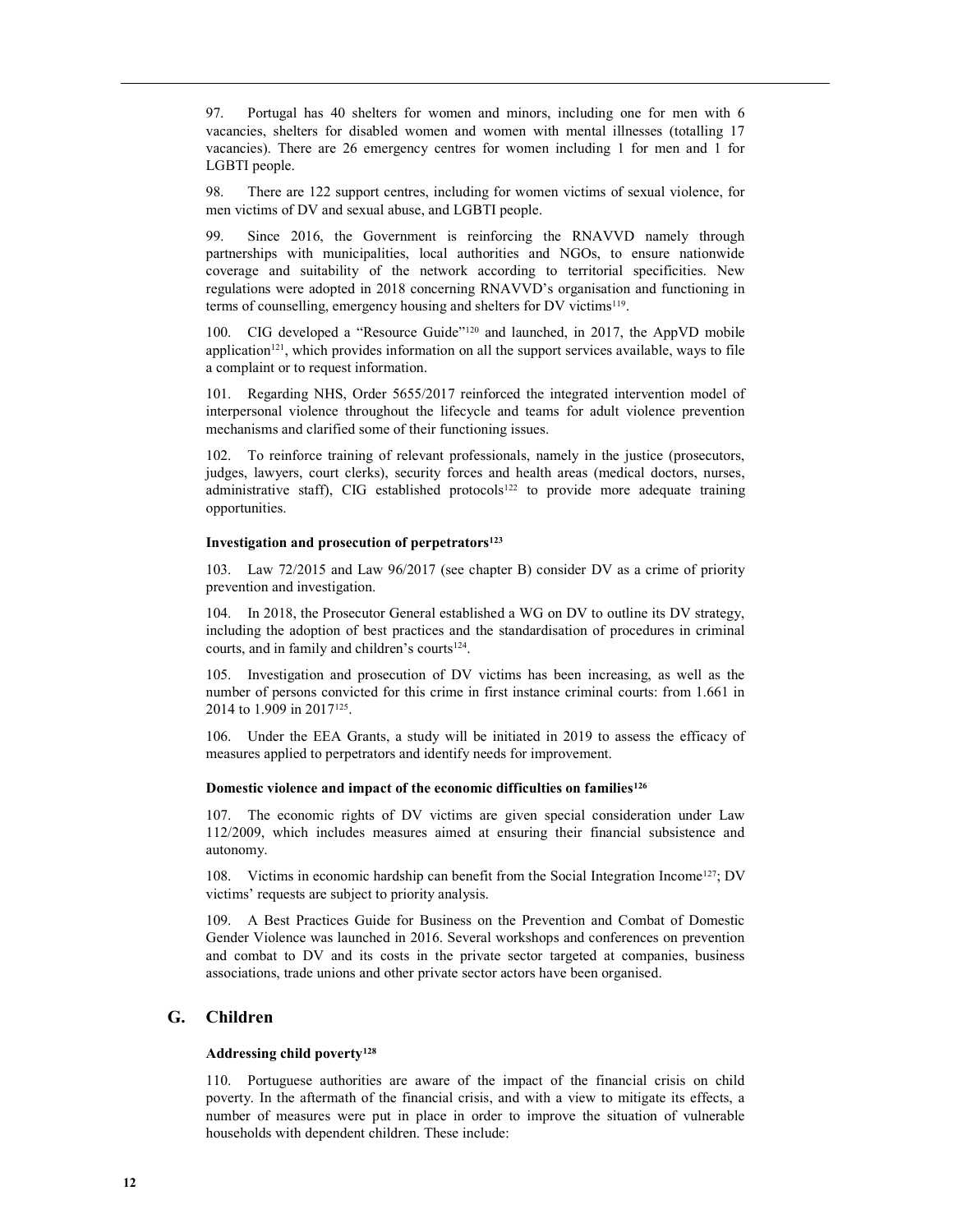- Revision of the equivalence scale applied to the RSI levels raising the percentage of the amount given to each adult, from 50% to 70% of the benefit's reference value and from 30% to 50% in the case of children;
- Update of Child Benefit amounts for the first three households' income levels and an increase of the mark-up from 20% to 35% of Child Benefit for single parent families;
- Rollover of 10% growth to the unemployment benefit for unemployed parents.

111. The government is committed to reassessing the national framework of social benefits in order to continue to fight child and youth poverty.

# Best protection of children's rights<sup>129</sup>

112. During the period under consideration, the national system of promotion and protection of children was reinforced. In 2017, the law on promotion and protection of children and youth at risk was amended and a new body created − the National Commission for the Promotion of the Rights and Protection of Children and Young People<sup>130</sup>. The CNPDPCJ has a broad scope of competencies that enhance prevention and protection of children's and young people's rights. Given the recent and growing migratory crisis, this Commission is focusing on the reception and integration of migrant and refugee children, in particular unaccompanied ones.

113. Several national laws regarding children's rights have been revised, including on adoption, protection of children and young people, educational guardianship and exercise of parental responsibilities, in line with the child friendly justice guidelines and recommendations presented by the Committee on the Rights of the Child to Portugal<sup>131</sup>.

- 114. It is worth highlighting some of the relevant modifications:
	- the mandatory appointment of a lawyer to the child in the context of civil guardianship procedures and criminal procedures when the child's interests are conflicting with those of the parents or when the child so requests at the court;
	- the prohibition of disclosing information regarding a criminal procedure which may enable the identification of a child victim (conduct which is punishable as a crime of disobedience);
	- the child's right to trigger civil guardianship procedures;
	- the mandatory issuance of new identification numbers for the adopted child;
	- the creation of a criminal identification register for persons convicted of crimes against sexual self-determination and sexual freedom of children;
	- the urgent regulation of parental responsibilities in situations of DV and other forms of violence in a family context;
	- the application of special conditions to grant residence permits and naturalisation of children and young people of foreign nationality placed in a State institution or equivalent;
	- the general prohibition of any treatment or medical intervention which implies a change on the body or sexual characteristics of an intersex child until the gender identity is manifested;
	- the strengthening of criminal legal protection of privacy on the internet;
	- the introduction of the crime of FGM, the crime of forced marriage and its preparatory acts, and the crime of child grooming.

115. An Office on Family, Children and Youngsters was created in 2017 within the Prosecutor General's Office, to, inter alia, study and promote best practices improving the work of public prosecutors as advocates for the rights of children, foster coordination and cooperation between the different judicial and other authorities working in the area, and improve procedures and data collection in this regard.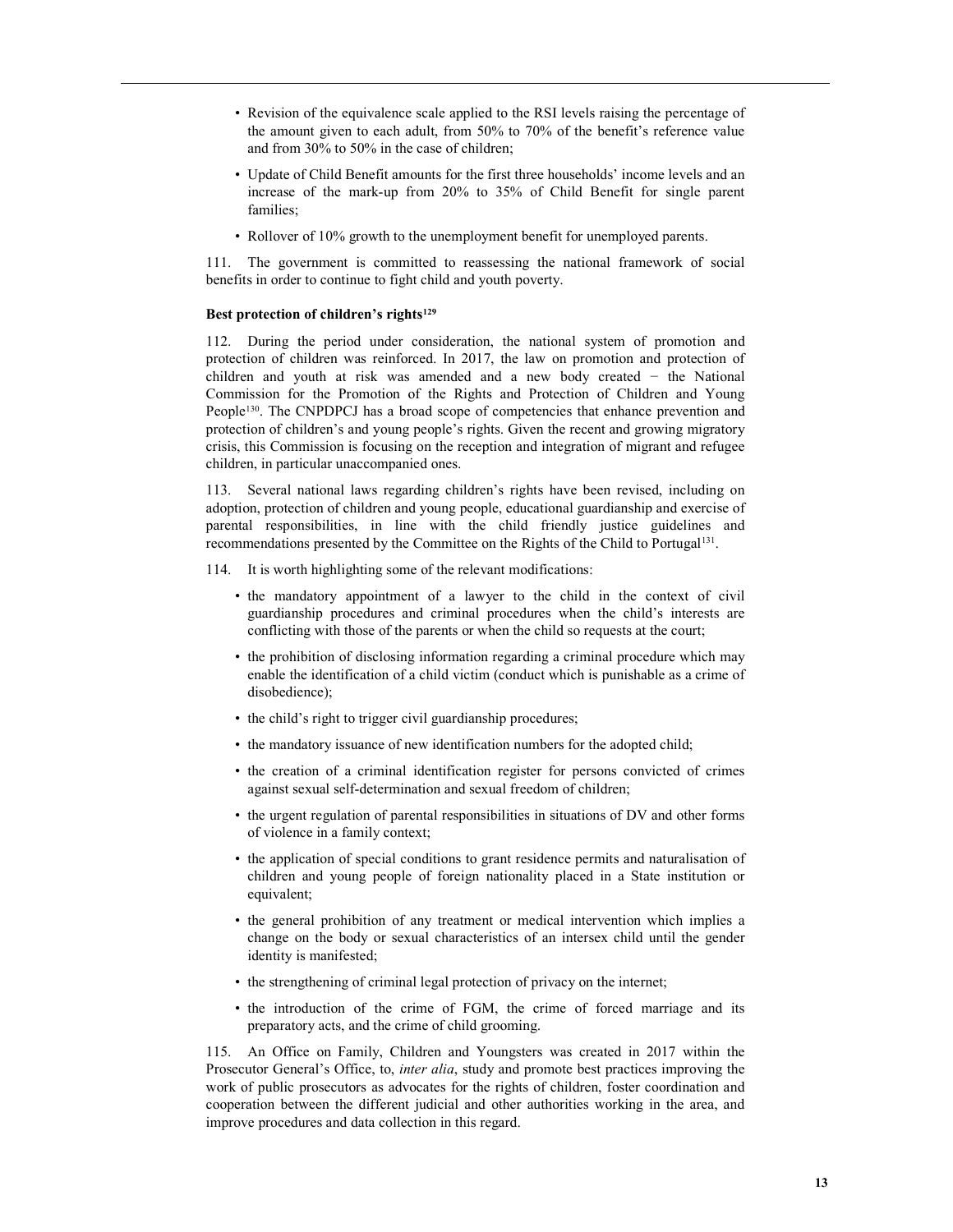116. Portugal is committed to the protection of the best interests of the child by encouraging mediation procedures through the System on Family Mediation: 434 were provided in 2016 and 300 in 2017<sup>132</sup> .

117. A new National Strategy for the Rights of the Child, aiming to improve the implementation of the principles and provisions of the UN Convention on the Rights of the Child, is under preparation.

#### Primary and secondary education for all children<sup>133</sup>

118. In Portugal there is a universal right to primary and secondary education for all children irrespective of their legal status. Educational policy measures defined at central level are applied in a non-discriminatory way.

119. A new compulsory education law on the implementation of free universal pre-school education for 4-year-olds and the mechanisms for measuring the possibility of extending universality to 3-year-old children came into force in the school year 2016/2017.

120. In an effort to respond to UN recommendations related to social inclusion, as well as to continue to uphold the commitments under the Convention on the Rights of Persons with Disabilities, Portugal approved a new legal regime on inclusive education <sup>134</sup>. Changes were introduced in the way schools and support structures are organised to identify measures to support learning and inclusion throughout compulsory schooling.

121. Migrant children benefit from school social support. In order to facilitate the reception and integration of these students, schools set up multidisciplinary teams. School psychologists strive to cooperate with the Centres for Vocational Training (Centros *Qualifica* – see chapter L) to foster the integration of students (ages 15–18).

122. These measures were extended to children and young people who are applicants or beneficiaries of international protection following a ministerial dispatch of 13 September 2016.

123. The General Inspectorate of Education and Science's Ombudsman Service provide assistance and process complaints regarding discrimination and exclusion of young people in schools.

124. The protection of the rights of unaccompanied and separated children is safeguarded by SEF in direct cooperation with the CNPDPCJ and the Public Prosecutor. Other entities such as CPR (which has a shelter specially dedicated to refugee children) and the Institute for Social Security are at the frontline at the reception level, along with ACM in the area of integration. These children are admitted to the Portuguese Centre for Refugees until they are 18.

## H. Families/older persons<sup>135</sup>

125. Law 49/2018 approved the regime of the "Accompanied Adult" (maior acompanhado), eliminating the former adult incapacity regimes (interdição and *inabilitacão*). This new regime intends to provide an adequate response to the needs of adults who, due to illness, disability or behaviour, are unable to fully and personally exercise their rights and perform their duties. The application of this regime may be required one year before the person concerned reaches majority, becoming effective on that moment.

### Community awareness on domestic violence and needs of older persons and children

126. Under the 5<sup>th</sup> National Plan against DV, security forces organised awareness raising and counselling programs for older persons as potential victims of crime, namely on preventing fraud and other types of crimes, with a special focus on women that are particularly vulnerable, such as those living in rural areas. ENIND foresees a specific goal on promoting the empowerment of women and men in situations of social and economic vulnerability, including the elderly, and projects to improve DV intervention with older women.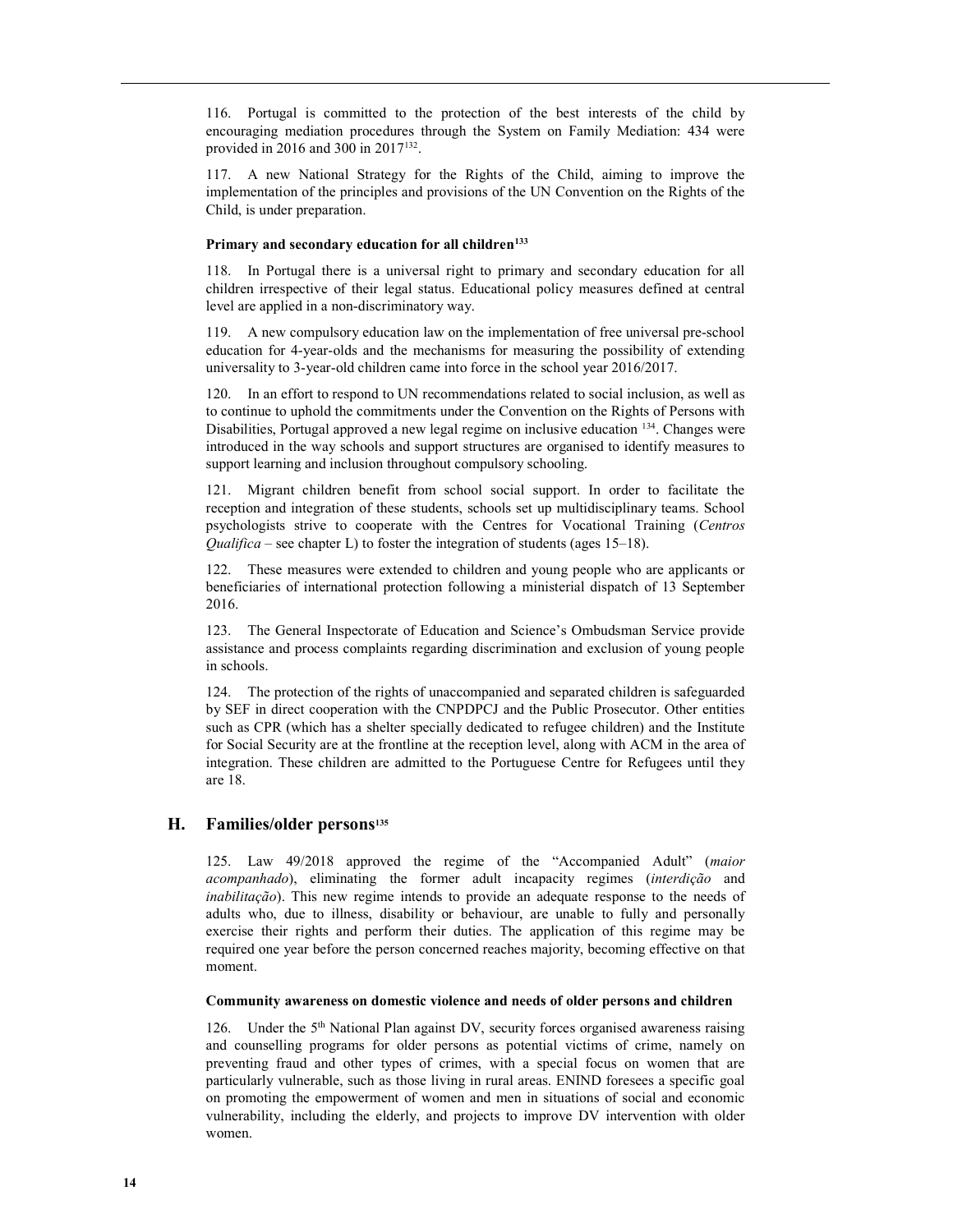127. A study on "Aging and Violence" was carried out with the aim to identify and assess violence faced by older persons within the family context<sup>136</sup>.

128. In recent years, measures aimed at older persons and/or dependent populations have encouraged autonomy and deinstitutionalisation. Some examples are the creation of Night Centres, the extension and qualification of Home Support Services, allowing for the elderly to remain in their homes and have an autonomous day-to-day life, while guaranteeing and supporting their safety during the night. The implementation of the National Network of Continued Integrated Care, created in 2006, was initiated.

129. Cooperation between social security and health services has intensified in order to guarantee the safety of older persons and of persons with disabilities, especially subsequent to hospital stays. In 2015, a "Handbook for the Articulation of Health and Social Security in the Planning of Hospital Discharges" was published and disseminated<sup>137</sup>.

130. Continuous investment in childcare services is a priority: the coverage rate for early childhood (0-3 years) went from 20.3% in 2000 to 49.2% in 2014 and 51.1% in 2015<sup>138</sup>; family allowances for children in single parent families, family benefits and child benefits have been increased and parental rights have been reinforced by allowing the initial parental leave, between 120 and 150 days, to be enjoyed simultaneously by the two parents. The father's initial parental allowance was extended from 10 to 15 days.

#### Assistance to families in the aftermath of the economic and financial crisis

131. Measures to reinforce available household income, especially of those who are most vulnerable and at risk of poverty and exclusion like the low-wage workers, the elderly living on low pensions and children<sup>139</sup>, these include, *inter alia*:

- gradual increase of the minimum wage (from  $\epsilon$ 505 in October 2014 to  $\epsilon$ 530 in 2016, €580 in 2018 and €600 in 2019);
- unfreezing of pensions indexation from the beginning of 2016, with immediate impact on medium-low pensions;
- reinstatement of reference amount of the social supplement for the elderly and subsequent raise (to €5.059 per year in 2016, €5.084,30 in 2017, €5.175,82 in 2018 and €5.258,63 in 2019);
- update of child benefit amounts and of the supplement to child benefit for children with disabilities;
- revision of the legal framework of social responses such as the Day Care Centres and Home Support Service with a view to better support families;
- progressive reinstatement of previous, higher, RSI levels from the first quarter of 2016 on, with a view to restore the levels of protection to the families in poverty.

# I. Trafficking in persons

#### Combating trafficking<sup>140</sup>

132. The 3<sup>rd</sup> National Plan to Prevent and Combat Trafficking in Human Beings<sup>141</sup> 2014-2017142 had a level of implementation of 92.4%.

133. The 4<sup>th</sup> PNPCTSH (2018-2021) includes measures aiming at raising awareness on THB, ensuring that victims have access to their rights and promoting the fight against organised crime networks, and strengthening intervention through the implementation of guidelines and protocols.

134. SEF created an Anti-THB Unit within its Central Directorate for Investigation that includes prevention and investigation. Strengthening border control, cross-border and international cooperation, and the creation of three SEF specialised teams endowed with criminal investigation skills will allow an integrated approach to fight THB at all international border posts. SEF has set up continuous awareness and training programmes on THB.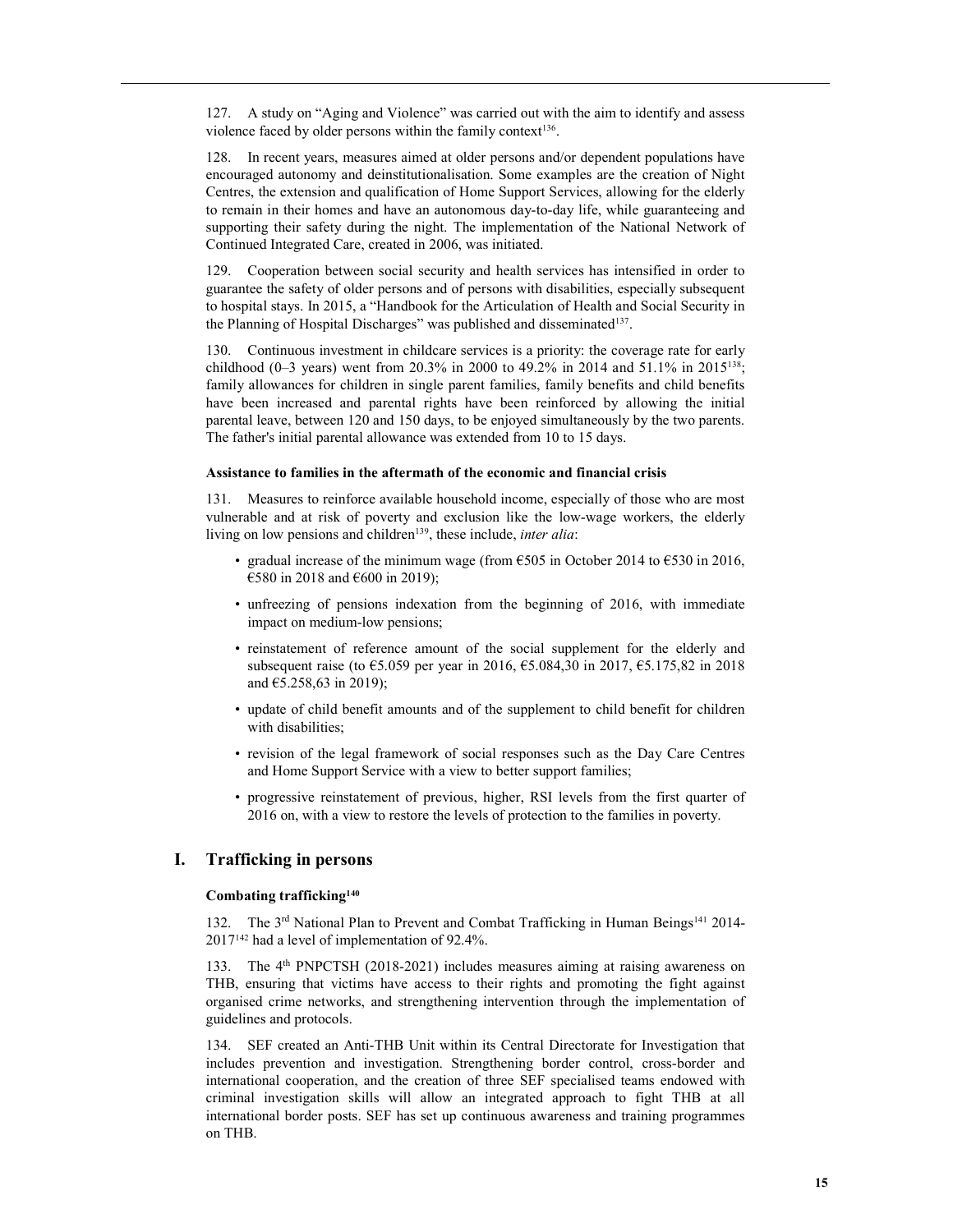135. PJ collaborates actively with other criminal police organisations in preventing and investigating THB and cooperates with multidisciplinary teams to identify possible victims.

136. Prevention within the private sector is a concern. The Ministry of Economy promotes raising awareness on THB and disseminates good practices. In cooperation with MAI, it organised an awareness raising workshop for companies and recruitment agencies.

#### Trafficking for labour exploitation and trafficking in children<sup>143</sup>

137. Article 160 of CC foresees an aggravated penalty when the victim is a child and criminalizes THB for the purposes of adoption and labour exploitation. Article 185-A (3) of Law 23/2007, amended by Law 29/2012, punishes with a sentence of imprisonment of up to two years or a fine up to 480 days anyone who uses the work of a minor foreign citizen, in an irregular situation.

138. The 4<sup>th</sup> PNCTSH includes measures that aim at eradicating forced labour, modern slavery and trafficking in persons and to ensure the prohibition and the elimination of the recruitment and use of child work. The Office of the Prosecutor General is particularly attentive to cases of THB involving child victims connected with the new phenomena of international migration or associated with organ extraction and use<sup>144</sup>.

139. In 2018 Portugal opened a shelter for children victims of THB, funded by the Government and managed by an NGO. It will be part of the National Referral Mechanism together with the three existing THB shelters.

140. Special attention is given to children victims, identified as a vulnerable group. Guidelines for professionals on how to proceed and contacts of specialised organisations for child support, namely the European phone line for missing children, are provided.

141. Concerning data collection/statistical reports, the Observatory on THB<sup>145</sup> quarterly and annual reports include separate chapters on children's THB.

142. A number of projects and awareness raising actions were developed since 2014 and a Booklet and Leaflet on Forced Begging<sup>146</sup> were developed by OTSH and CIG<sup>147</sup>.

143. Awareness raising campaigns on THB for labour exploitation and trafficking in children were conducted, focusing on sexual exploitation, labour exploitation and forced begging, labour exploitation linked to agriculture<sup>148</sup> and trafficking in children<sup>149</sup>.

144. ACT set up a training programme on labour exploitation with the collaboration of CIG150. Currently, ACT has 314 inspectors and is part of the Network for Support and Protection of Victims of Trafficking.

145. Law enforcement agencies and ACT regularly conduct both joint and autonomous inspections to places associated with THB (construction and agricultural sites, catering and night entertainment establishments).

#### Prosecution and assistance to victims<sup>151</sup>

146. Laws 72/2015 and 96/2017 (see chapter B) consider THB a crime of priority prevention and investigation<sup>152</sup>. Portuguese authorities sought to adapt to new forms of trafficking and recruitment by adopting new legislation<sup>153</sup>.

147. Portugal continues to take measures to strengthen victims' referral and protection mechanisms, as well as cooperation mechanisms under the National Plans for the Prevention and Combat to THB.

148. Multidisciplinary specialised regional teams, in close collaboration with professionals from the government and NGOs, namely Law Enforcement Agencies and the three THB Shelters and Protecting Centres, work with THB victims. The aim is to facilitate the victim's emotional stabilisation and social reintegration.

149. Under the CCP, as amended by Law 130/2015 (see chapter B), victims of violent crimes or especially violent crimes (which includes THB) are considered "especially vulnerable victims". Victims of slavery and of THB are exempted of court fees during the criminal proceedings.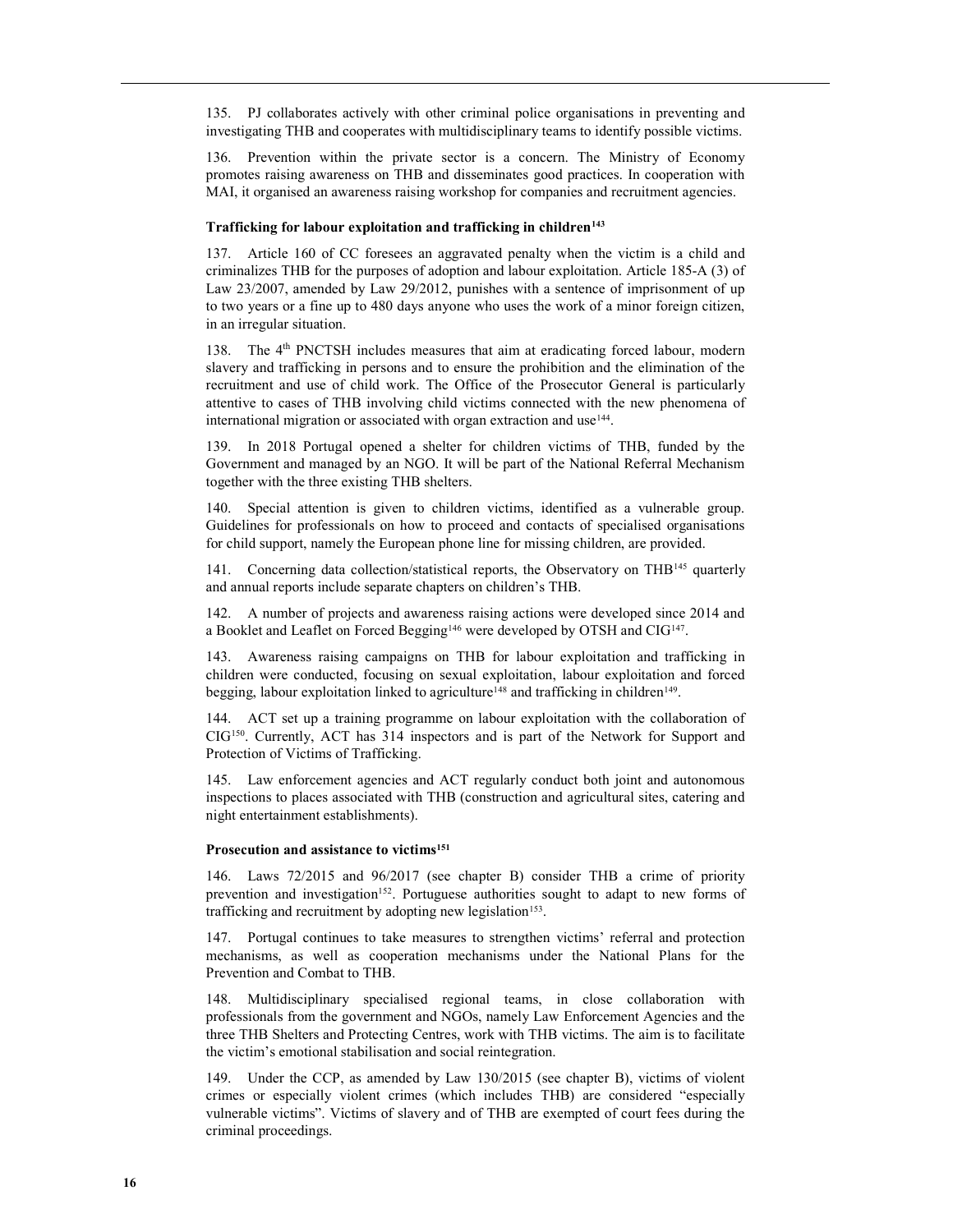150. Data collection and analysis have been improved, with the inclusion of a dedicated chapter on THB in the Homeland Security Annual Report produced by OTSH and SEF. The Pan-European Monitoring System of Trafficking in Human Beings MOSY will replace the national database GUR, allowing for data disaggregation by sex and age of the victims and suspects.

# J. Police violence, law enforcement, prisons, justice system<sup>154</sup>

151. Training on HR is a priority for security forces and services, including SEF. HR training, both initial and in-service, is provided<sup>155</sup>. Prison guards training include HR, multiculturalism, interpersonal and intercommunication techniques, as well as control and restraint techniques.

152. Any report of excessive use of force and ill-treatment by law enforcement officials or prison guards is duly investigated. PJ ensures the necessary measures to promptly and thoroughly investigate all allegations of excessive use of force and ill-treatment by police officers and guards against detainees or any other citizens. As for their own inspectors, PJ opened several disciplinary proceedings in the period 2015-2018, 9 of which are pending.

153. Pursuant to Order of Home Affairs and Justice Ministers 11838/2016, if persons who were previously detained by PSP, GNR or PJ show any signs of torture or ill-treatment when they are admitted to penitentiary establishments, the Directorate General for Rehabilitation and Prison Services<sup>156</sup> must immediately inform the Inspectorate General of Home Affairs<sup>157</sup> and the General Inspectorate for Justice Services<sup>158</sup>. Circular 1/2017 improved the mechanisms for detection of torture or cruel treatment inflicted on inmates<sup>159</sup>. DGRSP signed a protocol with the National Institute of Legal Medicine and Forensic Sciences under which the latter provides training to medical staff working in prison facilities with a focus on the procedures to follow in case of allegations of ill-treatment and abuse.

154. Recently, the DGRSP and the President of the Portuguese Lawyers' Bar reached an agreement for setting up legal counselling offices in prison facilities where lawyers provide free information and legal advice to inmates.

155. IGAI regularly carries out inspections without prior notice to PSP and GNR units, with the purpose of verifying the legality of police actions.

156. Prison establishments are regularly inspected by sovereign bodies – mainly by Prosecutors, members of Government and Parliament – the Ombudsman (either in that capacity or as a National Prevention Mechanism under OPCAT), and by representatives of international organisations<sup>160</sup>.

# Prisons<sup>161</sup>

157. The improvement of the living conditions in prison establishments, including areas for inmates' training and occupational activities, is an absolute priority.

158. In 2017, MJ produced a Report on the Penitentiary and Juvenile System which defines a 10-year (2017–2027) strategy for the restructuring and rehabilitation of the network of penitentiary establishments and educational centres. The report identifies the needs for new prison establishments in accordance with the prison population and geographical incidence, the infrastructures in need of rehabilitation and the shortcomings in human and material resources. The proposed solutions are directed at solving concrete problems such as the detachment of inmates, in particular women, from their communities, and the operation of mega-establishments, with capacity for more than 600 inmates.

159. Law 94/2017 introduced significant changes to the execution of sentences regime: (i) the elimination of weekend- and semi-detention prison sentences; (ii) the extension of the maximum period of effective prison sentence (from one year to two years) allowing for the serving of sentence in house arrest, as an alternative to imprisonment. These amendments have greatly contributed to reduce imprisonment rates and, consequently, to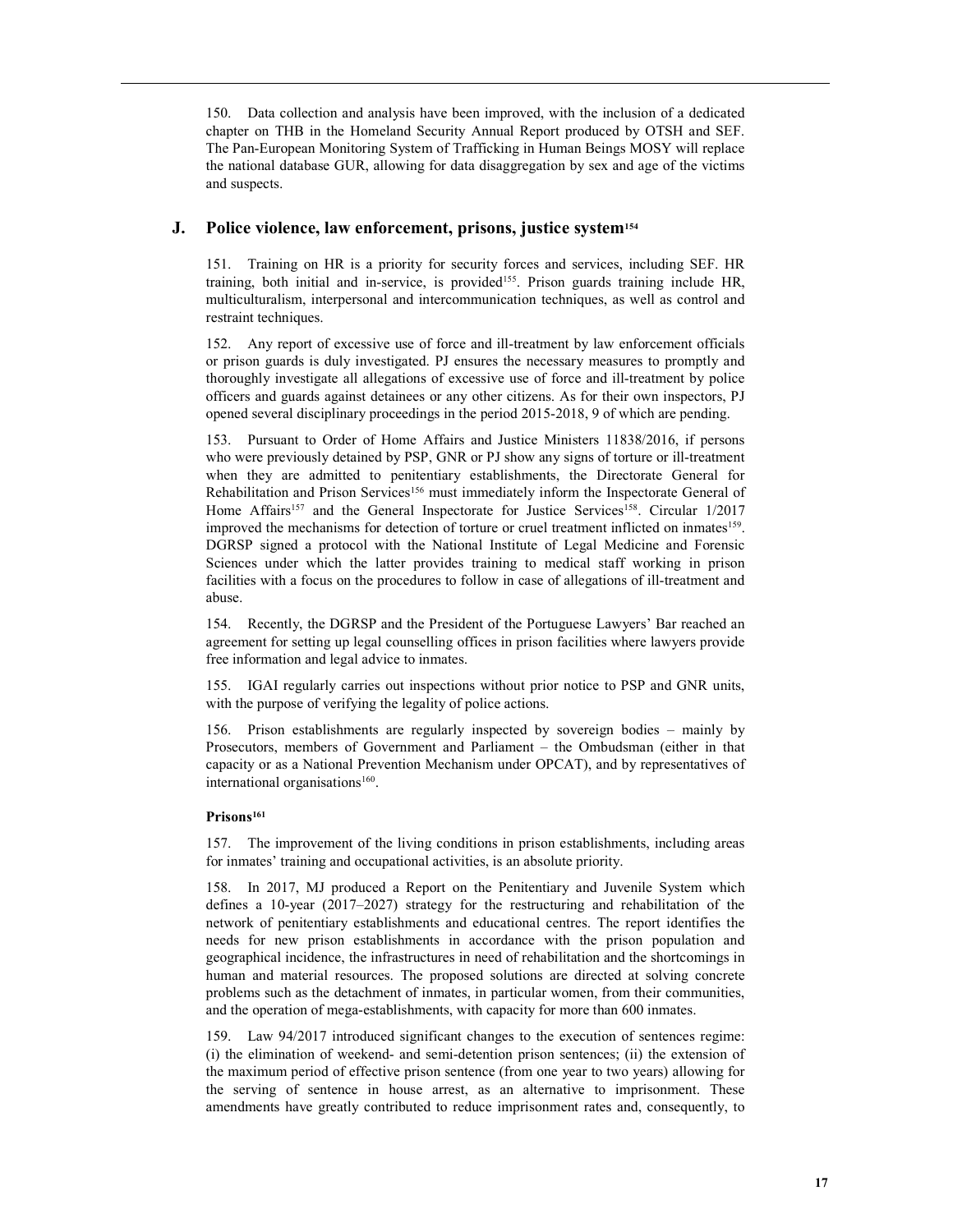resolve the overcrowding situation in prisons. Since 31 December 2015, there has been a reduction of  $10.4\%$  in the prison population<sup>162</sup>.

160. Regarding health conditions in prisons, inmates benefit from the NHS. In 2017, a WG was established to improve NHS access for inmates. This WG has led to the adoption of new procedures such as a referral network for the provision of healthcare services in the NHS to ensure access to HIV and viral hepatitis consultations for all inmates. A telemedicine project is under way in some prison facilities.

161. Access to mental healthcare in prisons and educational centres is a priority. In 2018, there was a considerable increase in the capacity of mental health units and a reinforcement of psychiatrists and psychologists in prisons, both resident and in a provision of services regime.

162. People who commit a typical unlawful act but, due to mental disorder, cannot be criminally liable, are interned in treatment or security facilities, preferably mental health units outside prison facilities. A new legal instrument on the conditions for the institutionalisation of these persons in units of forensic psychiatry of the NHS is undergoing legislative procedure. The number of available places in the NHS has increased and a commission was created to assess the possibility to increase the offer from the social sector.

163. All competent authorities are aware of and ensure the right of access to a lawyer for all detained persons.

#### Justice system<sup>163</sup>

164. In 2016, the Government presented an Action Plan for the modernization of the justice system (*Justiça + Próxima*) containing 120 measures under four strategic pillars: efficiency, innovation, proximity, and humanization of justice. It aims to contribute to the delivering of a more agile, transparent, and friendly justice, by simplifying procedures, adopting new tools and technologies, and providing clearer information to citizens<sup>164</sup>.

165. Portugal's efforts to tackle judicial backlog have produced significant results in the past years<sup>165</sup>.

# K. Human rights education, information and training

#### Engagement with regional and international partners<sup>166</sup>

166. Portugal engages with partners to strengthen the protection and promotion of  $HR^{167}$ . It tables resolutions both at the HRC and at the UNGA's Third Committee<sup>168</sup>.

#### Education and training $169$

167. The Ministry of Education, in collaboration with various public and civil society partners, carries out awareness-raising and education activities on HR issues, including inservice training activities for teachers and school leaders.

168. In 2016, a WG on Education for Citizenship, composed by experts, teachers and administration staff, was set up to design an Education for Citizenship Strategy. Based on this WG's report, a new National Strategy for Citizenship Education was launched in 2017. This strategy reinforces the cross-cutting nature of Citizenship Education at all education levels and a compulsory subject named "Citizenship and Development" was established for the students of the  $2<sup>nd</sup>$  and  $3<sup>rd</sup>$  cycles. There is a table of compulsory topics for all education levels, including HR, gender equality, intercultural relations, sustainable development, environment and health. All school clusters must have a HR coordinator and develop a plan in collaboration with NGOs and community organisations. In order to implement the Strategy in each school, the Ministry of Education launched an in-service "teachers' training programme" on "citizenship and development". In the 2017/2018 school year, the Ministry of Education provided an Open Online Course taken by 845 teachers.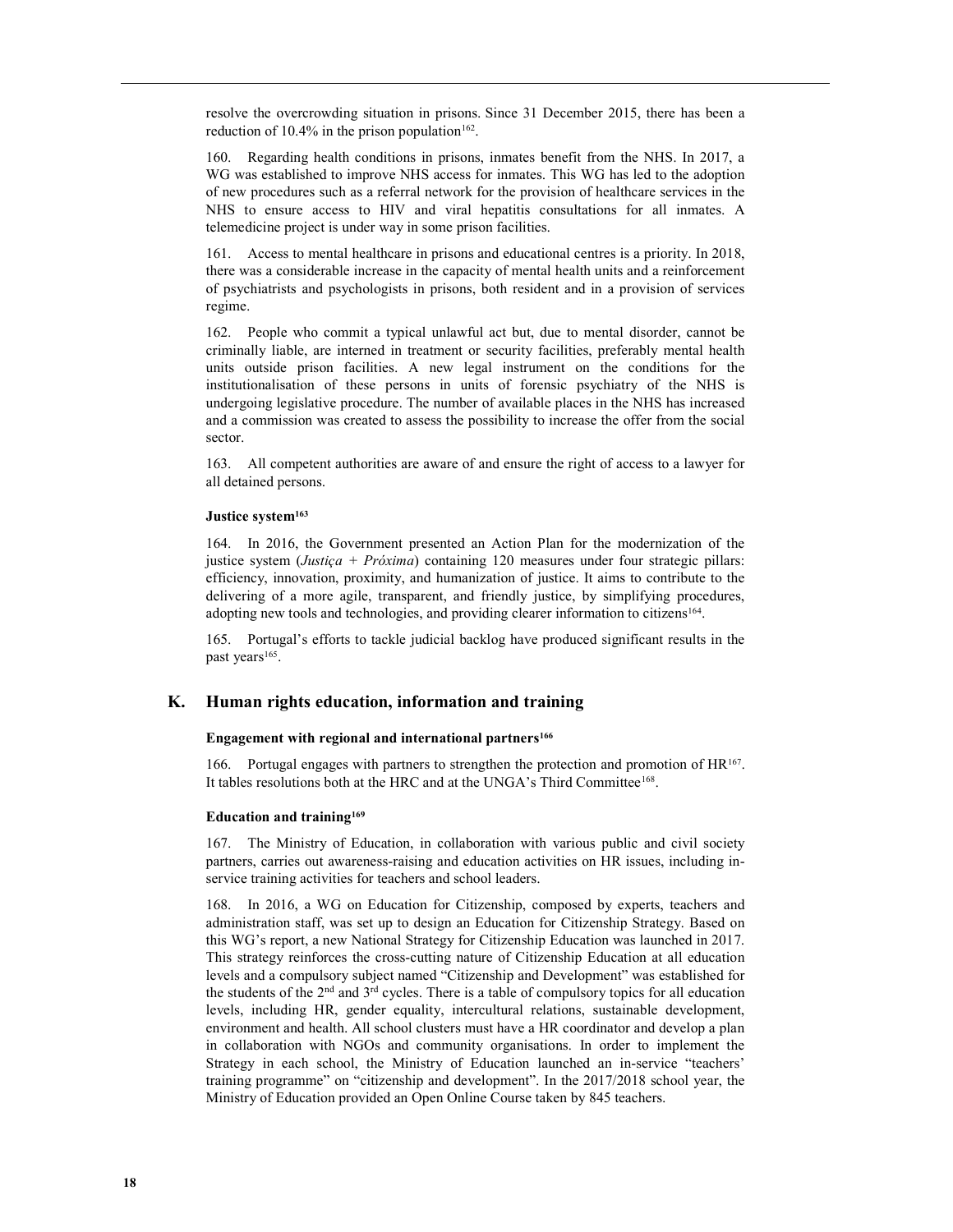169. The Centre for Judicial Studies provides training on HR to judges and public prosecutors on, inter alia, the jurisprudence of the European Court of HR, THB, DV, FGM, rights of persons with disabilities, the best interests of the child, the implementation of fundamental rights, the situation of vulnerable young adults and children. HR educational programmes have been increasing in Portuguese universities, in particular law faculties, at undergraduate and graduate level.

170. The Ministry of Economy organised awareness raising activities for business representatives, NGOs, trade unions, academia and general public on business and HR related topics.

171. HR education and training is provided both by the Ministry of Defence and the Armed Forces, not only in the context of their missions in Portugal but also in the framework of humanitarian and peacekeeping missions, and technical military cooperation.

172. In 2018, the Prosecutor General's Office launched a new website that includes a specific page on HR with a wide range of HR information and documentation.<sup>170</sup> In 2019, the MFA followed suit<sup>171</sup>.

# L. Economic, social and cultural rights

#### Promotion and protection of economic, social and cultural rights<sup>172</sup>

173. Culture is an essential pillar of democracy, national identity, innovation and sustainable development. Access to cultural creation and enjoyment is a priority and a number of measures exist with a view to guarantee participatory and accessible culture for all, including people with disabilities.

174. National monuments, museums and theatres have reduced admission fees for students, young people, unemployed and adults over 65. Free access is granted, in some cases, to children. These entities work closely with schools in order to promote access to culture and stimulate creativity. National Reading and Cinema Plans were launched to develop early cultural literacy.

# $Employment<sup>173</sup>$

175. As outlined in the interim report, IEFP implements measures to promote employment, including financial support<sup>174</sup>, professional traineeships for long-term/very long-term unemployed jobseekers over 31, and a programme that encourages unemployed people to work in the arts and crafts sectors.

- 176. Recently, IEFP approved the following initiatives:
	- "Hiring Support": financial support given to employers that celebrate permanent labour contracts or fixed-term labour contracts (12 months minimum) with an unemployed registered in a job centre. It also supports contract conversions: if the employer converts a fixed-term contract to a permanent one, it receives a bonus;
	- "Professional Traineeships": on-the-job experience in a private entity to promote the integration of young people into the labour market or retaining unemployed jobseekers<sup>175</sup>;
	- "Employment-Integration Contract"and "Employment-Integration+" aiming at promoting the employability of unemployed jobseekers and preparing and improving their skills by maintaining contact with the labour market.

177. IEFP introduced a new methodology named "Personalised Support Model for Employment" to strengthen support for those who receive unemployment benefits. It also has vocational rehabilitation measures for disabled people.

#### Minimization of the impact of the financial crisis<sup>176</sup>

178. In 2010, Portugal accepted the European challenge to remove 200.000 people from poverty until 2020 (Europe 2020 Strategy).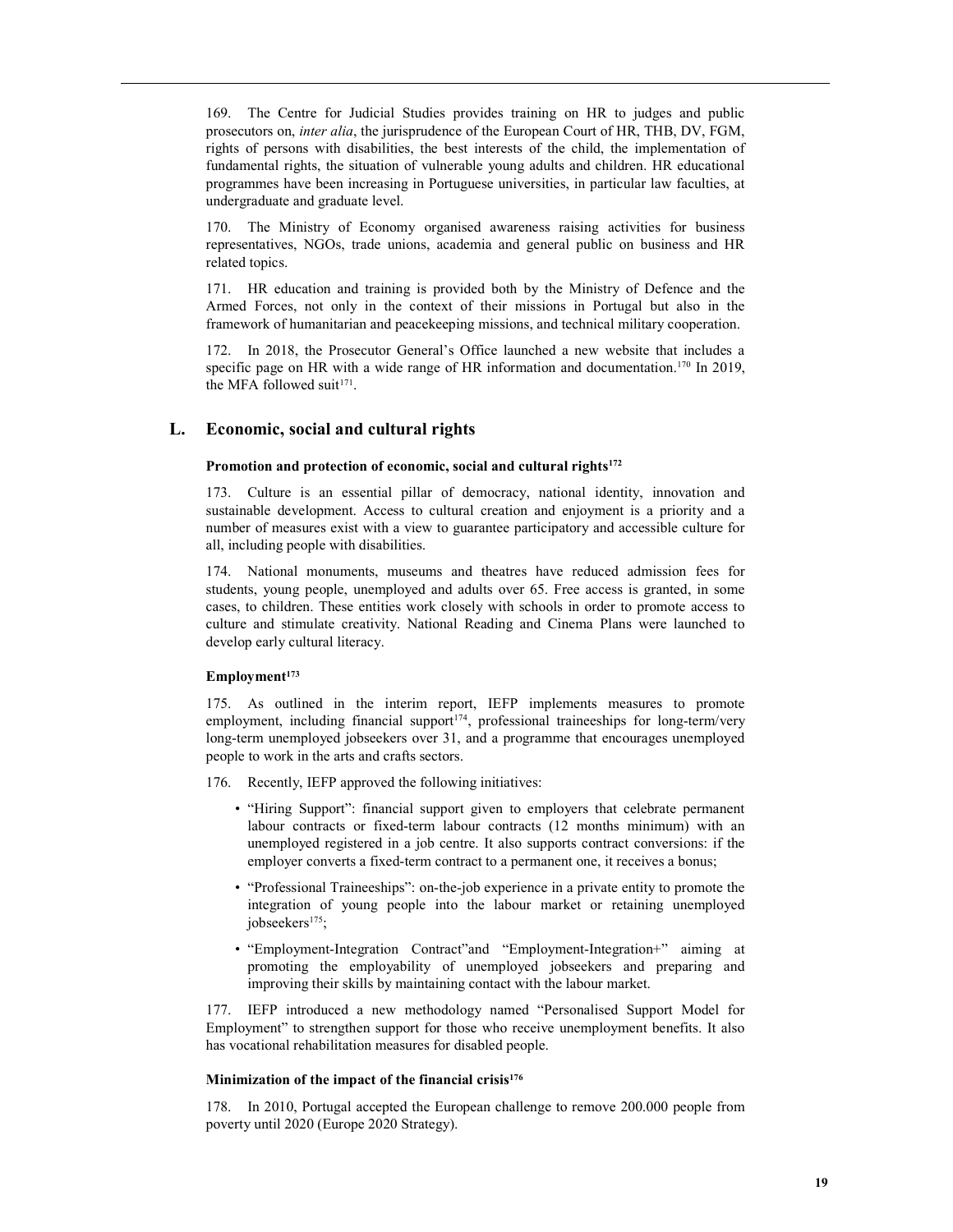179. Portugal is committed to fighting child poverty, to improving the living conditions of the population, especially disadvantaged families, to ensuring adequate and sustainable social protection while fostering an inclusive labour market in order to tackle longterm/very long-term unemployment, youth unemployment and in-work poverty.

180. In the field of education, support continues to be provided, especially to the most vulnerable children, with the aim to ensure their access to education. As an example, around 45% of 6-to-18-year-olds enjoy free school meals as well as school transports, textbooks and school consumables.

181. See chapters G and H.

#### Social Security System and social protection of vulnerable groups<sup>177</sup>

182. Changes to improve the Social Security System include: long-term care was updated in 2014 and in 2016; a 10% increase was introduced in the unemployment benefit for couples with dependent children, and for the single parent families where the parent does not receive alimony; a new social benefit was introduced in 2016 for the long-term unemployed; the annual update of pensions and disablement pensions was restored.

183. See chapters G and H.

#### Combating illiteracy - Education / Training for Adults<sup>178</sup>

184. A new programme on adult education and training *Qualifica* was created in 2017. It foresees a significant increase in investment in the consolidation and extension of specialised centres (*Qualifica* Centres) as well as in new tools, such as the *Qualifica* Passport and a dedicated website. A public information campaign was carried out.

185. A "National Plan for Adult Literacy" was launched in 2018, targeted to low skilled adult population who has difficulty in accessing the opportunities created by the *Qualifica* Centres.

186. To fight illiteracy, the Secondary School Network within Recurrent Education was extended and a pilot distance learning experience was launched for students who do not have access to public Secondary Education schools with the Recurrent Education modality.

187. The "Reading without Frontiers' Programme", a partnership between the Directorate General for Books, Archives and Libraries and DGRSP aims to extend reading to new places, such as prisons.

#### Right to water and sanitation $179$

188. Portugal continued to implement the National Strategic Plan for Water Services 2014-2020 (PENSAAR 2020). This plan recognises that water and sanitation are HR<sup>180</sup> .

#### Rights of peasants and other people working in rural areas<sup>181</sup>

189. The realisation of the rights of agricultural and rural people is not overlooked. Special consideration is given to their specific needs and the crucial role they fulfil in society<sup>182</sup>.

190. The Family Farming Statute (Decree-Law 64/2018), adopted in 2018, aims at strengthening this means of production, while recognising its economic, territorial, social and environmental specificity. Family Farming contributes to preserving rural areas, to social and territorial cohesion and to protecting the environment and achieving sustainable development.

# M. Civil society<sup>183</sup>

191. Portugal encourages the participation of civil society organisations in the elaboration of all HR' reports submitted to the UN Treaty Bodies. The UPR is no exception. In January 2019, civil society was consulted when preparing the present report<sup>184</sup>. NGO participation in the UPR is also encouraged<sup>185</sup>.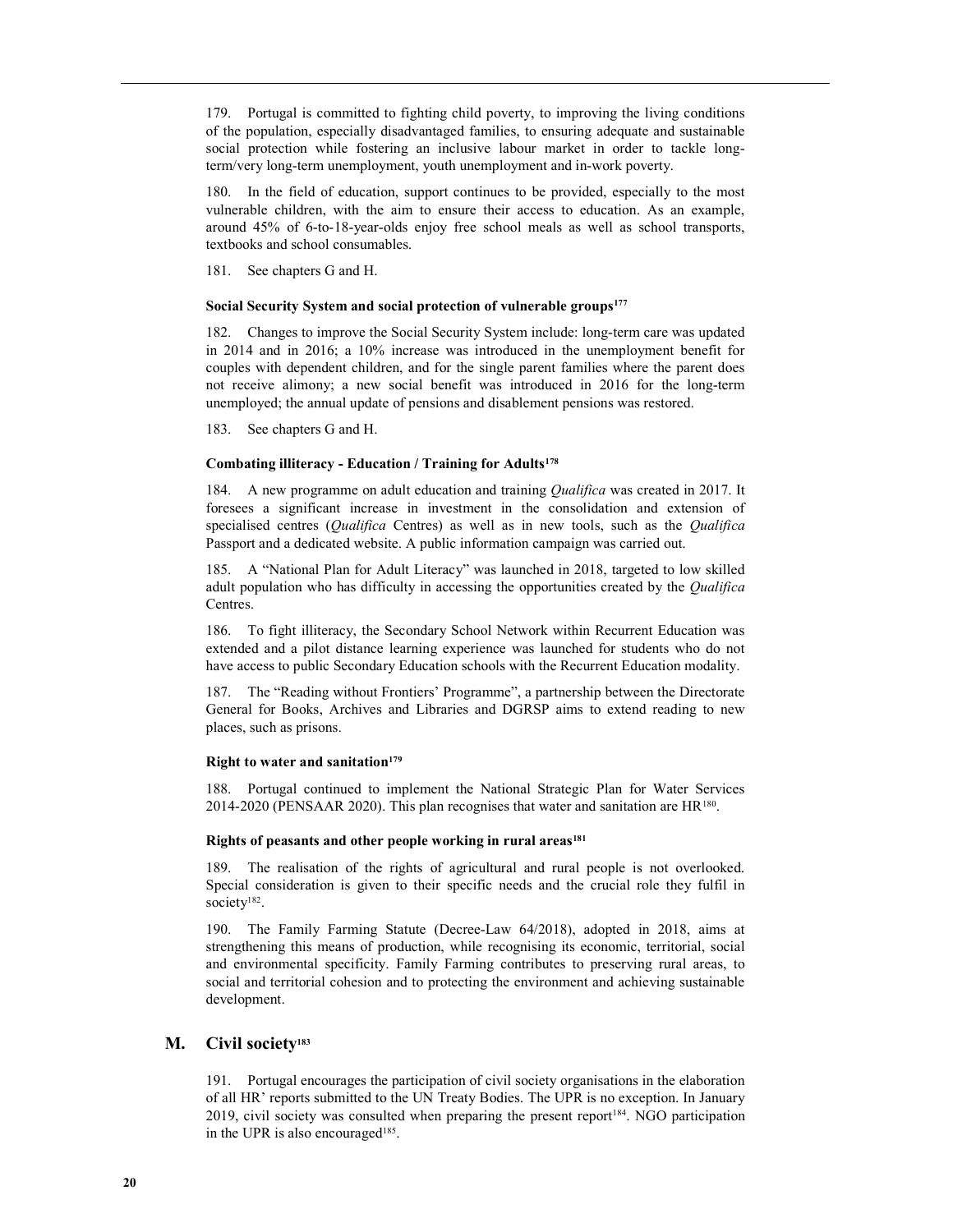# N. Other measures

#### Intercultural dialogue<sup>186</sup>

192. ACM is committed to promoting intercultural dialogue, namely by its Intercultural Dialogue Unit which integrates a network of around 20 trainers<sup>187</sup>.

193. The Intercultural School Label initiative was launched in 2012 by the Directorate-General of Education and ACM with the collaboration of the Aga Khan Foundation Portugal. It is awarded to schools that stand out in the fight against discrimination, promote intercultural dialogue and foster the inclusion of students from minority communities, thereby preventing early school dropout and educational success. 28 intercultural labels were awarded in 2017.

194. The Network of Schools for Intercultural Education, launched in 2016 by ACM, the Directorate-General of Education and the Aga Khan Foundation Portugal, currently integrates 23 schools. It promotes respect for differences, recognises the richness of diversity and therefore embraces the central tenets of Intercultural Education.

195. In 2015, ACM established a WG on Interreligious Dialogue, which aims, *inter alia*, at developing the interreligious dialogue among the various religious communities in Portugal<sup>188</sup>. ACM organises an annual interreligious youth meeting to discuss religious diversity. In 2017, 19 youngsters participated in this event and elaborated a Charter for Interreligious Dialogue.

# Overseas development assistance<sup>189</sup>

196. After a rise in 2010 and 2011, Portuguese ODA started to decrease sharply in 2012. The decrease reflected the effects of the economic and financial adjustment programme which Portugal was subject to until June 2014, as well as fewer use of concessional lines of credit/loans available to partner countries. Recovery occurred in 2016. In 2017, the growing trend was confirmed with ODA reaching 338 M€. The percentage of Portuguese ODA in relation to Gross National Income (ODA/GNI ratio) stood at 0.18% in 2017, representing a slight growth compared with  $2016^{190}$ .

# O. Looking ahead

197. The realisation of HR is an unwavering priority. Portugal continuously strives to do more and better. Looking ahead, the major challenges are preserving the UN HR system, safeguarding the universal and indivisible nature of HR and upholding democratic values. Close cooperation with civil society and international organisations is of paramount importance to promote dialogue, identify emerging challenges and seek effective solutions.

198. Portugal is strongly committed to the delivery of the SDGs. In line with the promise of the 2030 Agenda to "leave no one behind'", they have the potential to contribute substantially to the realisation of HR for all.

199. Portugal will seek to ensure that national strategies and policies to implement the 2030 Agenda are human rights-based. UPR recommendations can contribute to effectively implement the SDGs.

Notes

- <sup>1</sup> In 2014, Portugal accepted 139 out of 151 recommendations made during its second UPR.
- <sup>2</sup> The PNHRC, created by Resolution of the Council of Ministers No. 27/2010, of 8 April, is responsible for intergovernmental coordination with the aim of promoting an integrated approach to HR policies. It was established following a commitment expressed by Portugal during its first UPR, in December 2009.
- 3 Namely the departments responsible for Foreign Affairs; Finance; National Defence; Internal Administration; Justice; Culture; Science, Technology and Higher Education; Education; Labour, Solidarity, Solidarity and Social Security; Health; Economy; Environment and Energy Transition;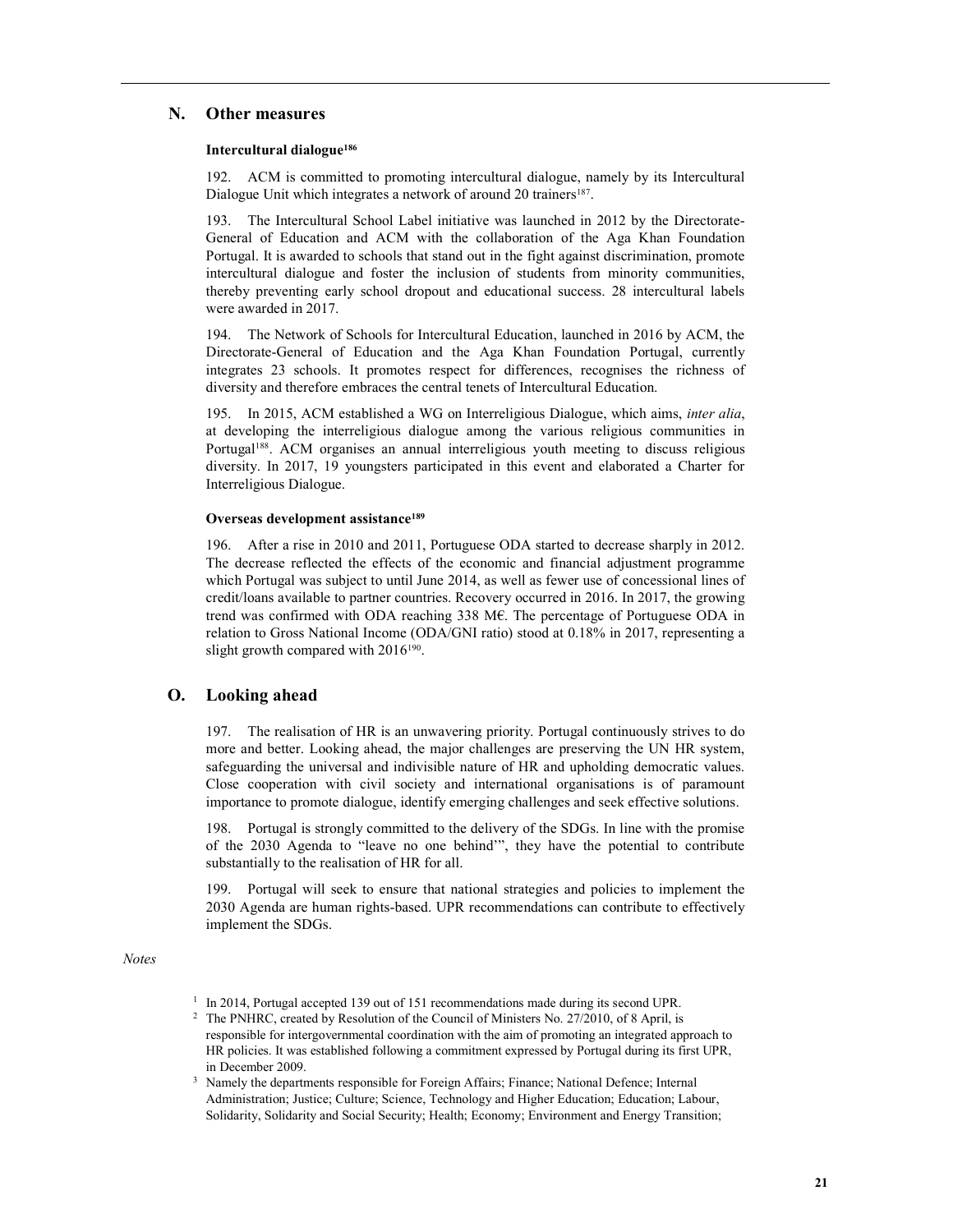Agriculture, Forestry and Rural Development; Migration; Citizenship and Gender Equality; as well as the Prosecutor General's Office.

- 4 https://lib.ohchr.org/HRBodies/UPR/Documents/session19/PT/InterimReport-2nd\_cycle\_Portugal.pdf
- <sup>5</sup> https://www.ohchr.org/Documents/Publications/HR\_PUB\_16\_1\_NMRF\_PracticalGuide.pdf
- 6 https://www.direitoshumanos.mne.pt/en/the-pnhrc/background
- 7 MFA.
- 8 https://www.direitoshumanos.mne.pt
- <sup>9</sup> https://www.direitoshumanos.mne.pt/en/documentation/human-rights-indicators
- <sup>10</sup> In 2018 by order of the Portuguese Chief of the Army Staff several Plans for gender equality and for the implementation of the United Nations Security Council (UNSC) Resolution 1325 on women, peace, and security were approved.
- <sup>11</sup> "Roma" is the generic term used internationally since the first World Romani Congress in London in 1971. The term "Roma" used in the Council of Europe refers to Roma, Sinti, Kale and related groups in Europe, including Travelers and the Eastern groups (Dom and Lom), and covers the wide diversity of the groups concerned, including persons who identify themselves as "Gypsies". While the Portuguese Roma Communities recognise the negative connotation that the term "Ciganos" is often associated with, these Communities prefer this expression as they feel it best represents their values and customs.
- <sup>12</sup> In 1867, Portugal was one of the first countries to adopt a law to abolish the death penalty for civil crimes: http://150anosdaabolicaodapenademorteemportugal.dglab.gov.pt/en/1304-2
- <sup>13</sup> Speakers included Catarina Albuquerque, former UN Special Rapporteur on the HR to safe drinking water and sanitation and Executive Chair of the NGO Sanitation and Water for All, Pedro Neto, Executive Director of Amnesty International Portugal and José Manuel Pureza, member of the Portuguese Parliament.
- <sup>14</sup> UDHR.
- <sup>15</sup> https://www.comemoracoesdireitoshumanos.gov.pt
- <sup>16</sup> https://dre.pt/web/guest/home/-/dre/118717737/details/maximized
- <sup>17</sup> UNGA.
- <sup>18</sup> E.g. the Special Rapporteur on the independence of judges and lawyers (27 January-3 February 2015); the Special Rapporteur on the right to adequate housing and the Special Rapporteur on the human rights to water and sanitation (5-13 December 2016). The latter conducted a new visit to Portugal in January 2018. The United Nations Subcommittee on Prevention of Torture made its first visit to Portugal from 1 to 10 May 2018.
- $^{19}$  CoE.<br>20 SDC
- SDG.
- <sup>21</sup> https://sustainabledevelopment.un.org/memberstates/portugal
- <sup>22</sup> Recommendations 125.2; 126.1; 126.2; 127.1; 127.2; 127.3; 127.4; 127.5.
- <sup>23</sup> ICERD.
- <sup>24</sup> Recommendations 126.6; 126.13; 126.14; 126.15; 126.16; 126.18; 126.19; 126.20; 126.21; 126.22; 126.23; 126.24; 126.25; 126.26; 126.27; 126.28; 126.45; 127.9; 127.10; 127.12; 127.13; 127.14; 127.15; 127.16; 127.72.

- 26 Resolution of the Council of Ministers No. 61/2018: https://www.cig.gov.pt/documentacao-dereferencia/doc/portugal-mais-igual/
- <sup>27</sup> VAWDV.
- <sup>28</sup> FGM.
- <sup>29</sup> ACM.
- <sup>30</sup> The interim evaluation of the Strategic Plan was published in 2017 and is available at: https://www.acm.gov.pt/documents/10181/222357/Relat%C3%B3rio+de+Execu%C3%A7%C3%A3 o+PEM+2015-2016.pdf/372fda14-1fc5-4450-a832-0bf4d8cf4c25
- <sup>31</sup> The participants of the 6<sup>th</sup> generation of the "Choices Programme" were children and young people between the ages of 6 and 30 years old but family members and the wider community were also involved. The Programme supported 112 projects in Portugal but also in London and Luxembourg where two pilot projects were carried out (ended in December 2017).

- <sup>34</sup> MAI.
- <sup>35</sup> https://www.acm.gov.pt/-/acm-e-psp-juntos-por-todos-. The training activities (that include training on intercultural dialogue and on how to avoid ethnic stereotypes) provide for the participation of 1.000 police officers.
- <sup>36</sup> Main objectives and priorities regarding criminal investigation for 2015–2017 and 2017–2019.
- 37 CC.

<sup>25</sup> ENID.

<sup>32</sup> ENICC.

<sup>33</sup> CCP.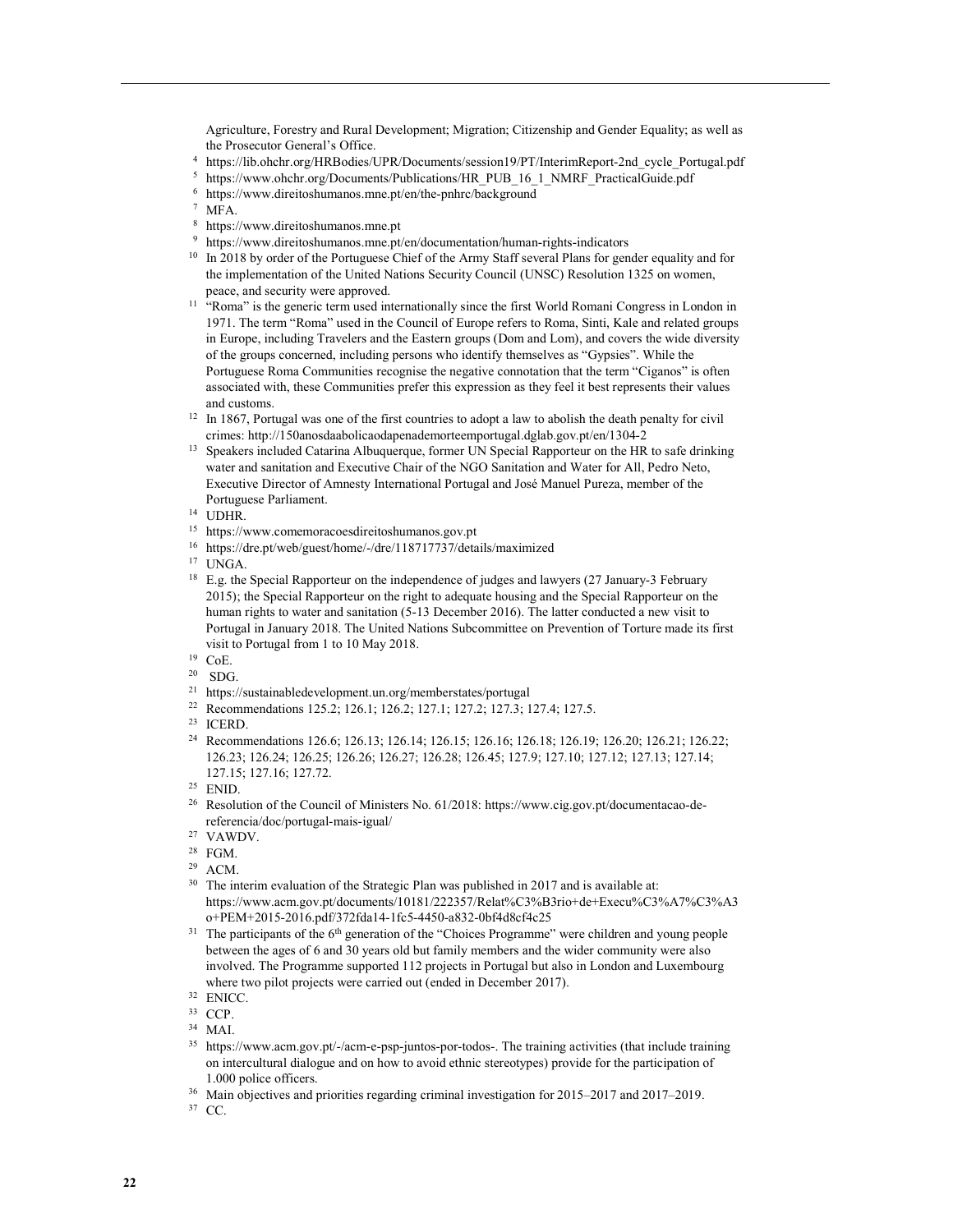- <sup>38</sup> Please refer to the annex for the full transcription of Article 240 of the CC. Under the CC, racial hatred, religious hatred, and hatred based on colour, ethnic or national origin, as motivation for the commission of a crime are already considered aggravating circumstances for several crimes, including murder or assault, threat, coercion, harassment, forced marriage or preparatory acts of forced marriage. In these cases, increased penalties apply.
	-
- $39$  PJ.
- <sup>40</sup> CERD.
- <sup>41</sup> WG.
- 42 https://apav.pt/publiproj/index.php/71-projeto-odio-nunca-mais-formacao-e-sensibilizacao-nocombate-aos-crimes-de-odio-e-discurso-de-odio
- <sup>43</sup> http://www.descobreatuacor.pt

44

 http://www.acm.gov.pt/documents/10181/167771/As+Cores+Da+Cidade+Cinzenta\_BR.pdf/c 740288d-4832-49ff-8cfc-75d14d9b5f9f

- <sup>45</sup> Recommendations 126.20; 126.23; 126.25; 126.26.
- <sup>46</sup> http://www.internetsegura.pt
- <sup>47</sup> The PJ's specialised Unit for Prevention and Investigation of Hate Crimes monitors activities of rightwing groups, such as the Portuguese Hammerskins, and other racist and xenophobic contents, collects evidence and conducts criminal investigation on these crimes.
- <sup>48</sup> Recommendation 127.15.
- <sup>49</sup> CICDR (www.cicdr.pt) is now composed of 31 advisers, including a representative from the Roma communities and a representative from each parliamentary group.
- <sup>50</sup> For example, the Portuguese Association for Victim Support (APAV), together with ACM, developed a Support Unit and a Network for Migrant Victims and Victims of Racial and Ethnic Discrimination present in Lisbon, Oporto, Portimão and the Azores. ILGA Portugal, together with CIG, also have in place a set of protective measures for the LGBT community.
- <sup>51</sup> Recommendations 126.14; 126.44; 126.46; 126.47; 126.50; 126.51; 126.52; 126.53; 126.54; 126.55; 126.56; 126.57; 126.58; 127.73; 127.74.
- <sup>52</sup> In ENICC's review process, 15 local discussion groups (municipalities, local public services, grassroots organisations namely Roma associations, Roma mediators and other Roma professionals) were organised nationwide. Additionally, two consultation workshops were held in Lisbon in November 2016 and February 2017 with representatives from the Roma communities; an online survey was also launched in April 2018.

<sup>53</sup> FAPE.

- <sup>54</sup> In the first edition (2015), the Fund was of 50.000€ and supported 11 projects. In the second edition (2016), the fund doubled to 100.000€ and supported 21 projects. The third edition, launched in November 2017, the amount was of 250.000€ and supported 18 projects.
- <sup>55</sup> Launched by the CoE, this programme has been implemented in Portugal since 2011.
- <sup>56</sup> Recommendations 126.44; 126.51; 126.52; 126.54; 126.56; 126.57; 126.58.
- <sup>57</sup> The report in Portuguese is available online (http://www.dgeec.mec.pt/np4/906.html) and contains information on enrolments, school support and on the results achieved by Roma students.
- <sup>58</sup> IPDJ.
- <sup>59</sup> Recommendation 126.54.
- <sup>60</sup> IEFP.
- $61$  The "Personal Employment Plan" is a written document listing the services/ response to be provided by the IEFP, in accordance with the jobseeker's profile. A total of 3.616 Personal Employment Plans have been established during the above-mentioned period.
- <sup>62</sup> Recommendation 126.54.
- <sup>63</sup> IHRU.

64

 http://www.portaldahabitacao.pt/opencms/export/sites/portal/pt/portal/publicacoes/documento s/caraterizacao\_condicoes\_habitacao.pdf

<sup>65</sup> The municipalities involved were Campo Maior (52 families) and Peso da Régua (12 families). The requalification of two other neighbourhoods in the municipalities of Contumil (14 families) and Cabo Mor (12 families) were also carried out. In 2016, the requalification of the Paranhos Neighbourhood, in the municipality of Porto, took place.

66

 https://www.portaldahabitacao.pt/opencms/export/sites/portal/pt/portal/habitacao/levantament o\_necessidades\_habitacionais/Relatorio\_Final\_Necessidades\_Realojamento.pdf. The survey concluded that 25.762 families were living in an inadequate housing situation and that 14.748 buildings were lacking the minimum conditions for habitability.

67 Decree-Law 37/2018.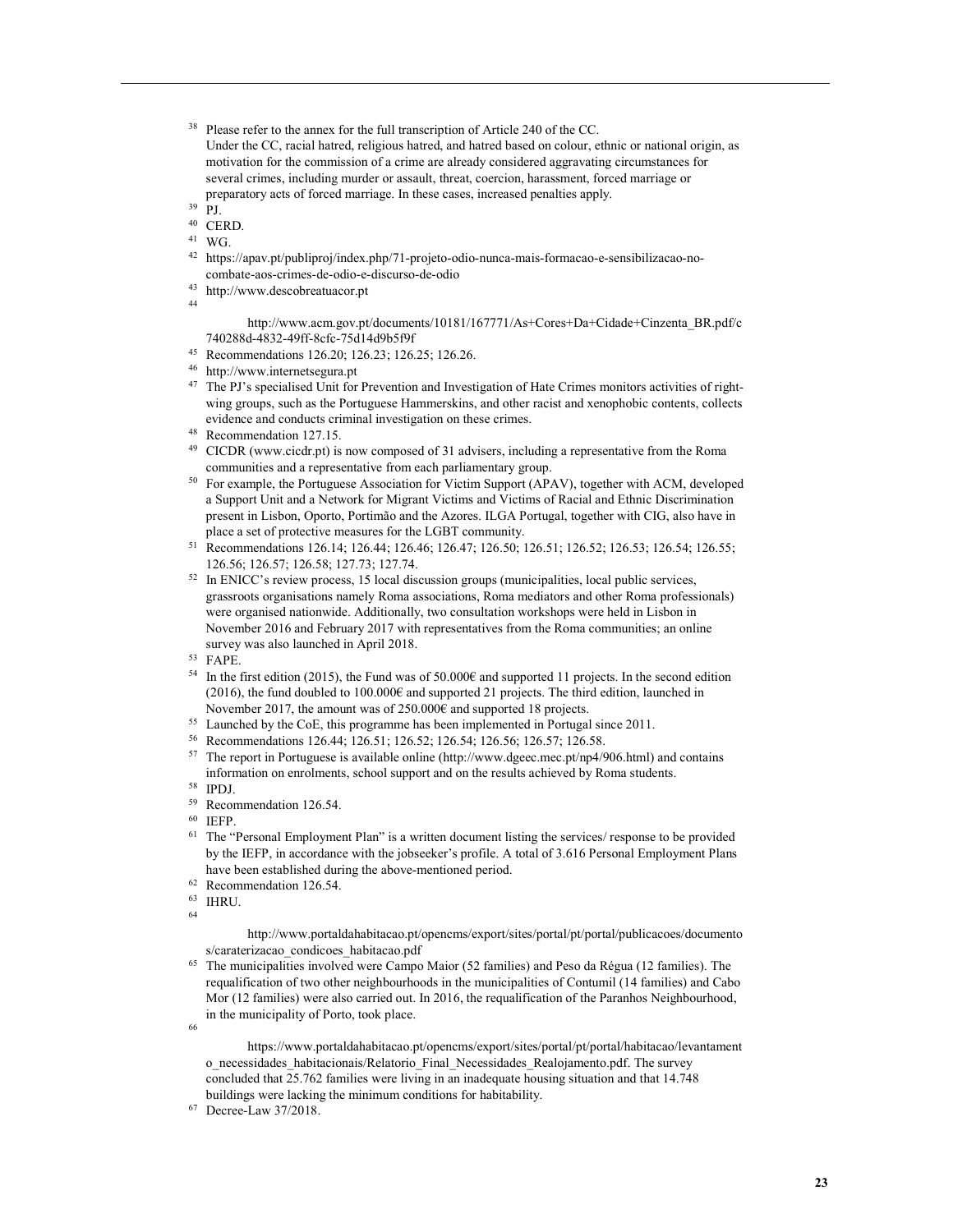- <sup>69</sup> Recommendations 126.4; 126.5; 126.16; 126.17; 126.45; 126.46; 126.48; 126.49; 126.55; 126.58.
- <sup>70</sup> RNAIM.
- <sup>71</sup> CNAIM.
- <sup>72</sup> CLAIM.
- <sup>73</sup> Services include the provision of information and direct assistance regarding legalisation and visa issues, family reunification, the educational system, access to healthcare, professional and educational skill recognition, social security and welfare issues, employment concerns, legal aid and support for immigrant associations. They are provided in Arabic, Portuguese, Cape Verdean and Guinean Creole, Romanian, Mandarin, Russian and English.
- <sup>74</sup> This forum is available in Portuguese, English and Arabic: https://forummigrante.acm.gov.pt/
- <sup>75</sup> Recommendation 126.16.
- <sup>76</sup> Recommendations 126.16; 126.58.
- <sup>77</sup> https://pptonline.acm.gov.pt/. This platform is available in Portuguese, English, Spanish and Arabic. At the end of September 2018, a total of 8.108 users from 162 nationalities were registered.
- <sup>78</sup> Recommendation 126.16.
- <sup>79</sup> NHS.
- <sup>80</sup> Since January 2014, the Directorate-General of Health provides an online "welcome guide" that is also disseminated to every primary care unit in Portugal. Several other guides and informative circulars are available to improve the access to health services by immigrants, asylum seekers and refugees.
- <sup>81</sup> PALOP.
- <sup>82</sup> The MJ has been working on the creation of the professional status for sworn interpreters and translators and on the creation of a centralized pool of interpreters and translators.
- <sup>83</sup> Recommendation 126.16.
- <sup>84</sup> DV.
- <sup>85</sup> In October 2018, this initiative was recognised as a good practice by the "Policy Guide on Entrepreneurship for Migrants and Refugees":
	- https://unctad.org/en/PublicationsLibrary/diae2018d2\_en.pdf
- <sup>86</sup> https://www.refujobs.acm.gov.pt/pt/
- 87 Recommendation 126.5.
- <sup>88</sup> Recommendations 126.4; 126.55.
- <sup>89</sup> In 2018, three ships and 358 embedded military rescued 801 people during 202 days of mission. Several Portuguese militaries were also in command and control centres of the Frontex Agency in Italy and Poland.
- <sup>90</sup> https://mentores.acm.gov.pt. In 2018, there were 980 registered mentors (74% women).
- <sup>91</sup> http://www.acm.gov.pt/kitrefugiados. The "welcome kit" is available in Portuguese, English, French, Arabic and Tigrinya.
- <sup>92</sup> CPR.
- <sup>93</sup> PAR.
- <sup>94</sup> GNR.
- <sup>95</sup> A total of 272 actions were provided by GNR, reaching 10.116 children.
- <sup>96</sup> Major advancements regarding LGBTI people's rights are inclusion of their specific needs in asylum legislation, protection against gender identity discrimination in the labour code, end of discrimination in access to marriage, child adoption and medically assisted procreation), and a law on the right to self-determination of gender identity and expression and the protection of sex characteristics. Public funds have been growingly granted to civil society organisations for research, victim support services and awareness-raising projects.
- <sup>97</sup> Recommendations 125.6; 126.7; 126.8.
- <sup>98</sup> In 2015, the Government discussed with the social partners an "Equality Agenda in the labour market", with proposals in the areas of decision-making, pay gap, sexual segregation of professions, parenthood and work-life balance. It is now integrated in ENIND.
- <sup>99</sup> Organic Law 3/2006, as amended by Organic Law 1/2017.
- <sup>100</sup> WLB.
- <sup>101</sup> This programme is composed of 4 pillars (33 actions) that range from promoting organisational changes (including in the private sector and public administration) to dialogue with social partners, improvement of infrastructures, services and incentives in the care, education, transport and health sectors, and producing knowledge.
- <sup>102</sup> The EEA Grants are jointly financed by Iceland, Liechtenstein and Norway. The EEA Grants are available to the 13 EU member countries that joined the EU and the European Economic Area (EEA) in 2004, 2007 and 2013 as well as Greece and Portugal.
- <sup>103</sup> A pilot project is being prepared to study and implement a public support network for informal

<sup>68</sup> https://www.portaldahabitacao.pt/pt/portal/habitacao/npgh.html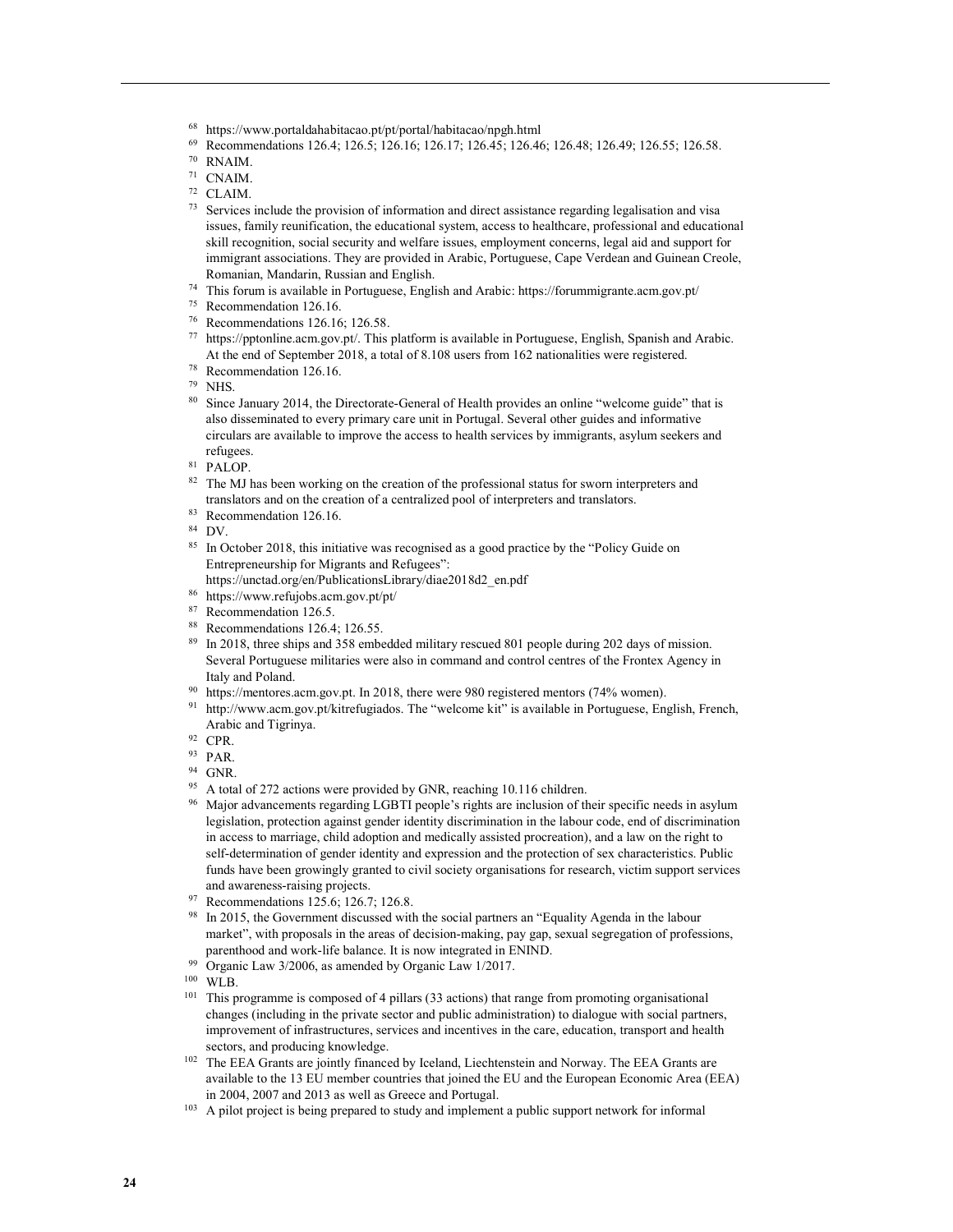caregivers and cared for persons, namely in terms of house support, counselling, support and training, psychosocial support, support networks, and caregivers' right to rest.

- <sup>104</sup> Recommendations 126.9; 126.10; 126.11; 126.12.
- $105$  ACT.
- 106 http://www.act.gov.pt/(pt-
- PT)/CentroInformacao/Igualdade%20laboral%20entre%20homens%20e%20mulheres/Paginas/A%C3 %A7%C3%A3onacionaldepromo%C3%A7%C3%A3odaigualdadedeg%C3%A9neronotrabalho.aspx
- <sup>107</sup> Recommendations 126.31; 126.32; 126.33; 126.34; 126.35; 126.38; 126.39; 126.40; 126.41; 126.42; 126.43.
- <sup>108</sup> RNAVVD.
- <sup>109</sup> Please refer to the annex for the full transcription of Article 152 of the CC.
- $^{110}\,$  GREVIO.
- <sup>111</sup> Recommendation 126.30.
- <sup>112</sup> See www.siej.dgpj.mj.pt. The information collected by the MJ includes: completed criminal cases; number of persons accused and convicted in criminal cases at the trial stage and their characterization by sex, age, nationality and crime, as well as by territorial judicial division; penalties apply to convicted persons at the trial stage. For homicide cases, specific data are collected on the convicted persons and on the relationship between the victim and the accused.
- <sup>113</sup> Recommendations 126.39; 126.41; 126.42; 126.43.
- <sup>114</sup> Regime for the prevention of DV and protection and assistance to victims.
- <sup>115</sup> CIG.
- <sup>116</sup> Regime for the compensation of victims of violent crimes and DV, as amended by Law 121/2015.
- <sup>117</sup> Police, public prosecution services and other entities such as the Ombudsman who must forward the compliant to the prosecution services.
- <sup>118</sup> Recommendations 126.35; 126.36; 126.37; 126.40.
- <sup>119</sup> Regulatory Decree 2/2018 of 24 January and Ordinance 197/2018 of 6 July.
- <sup>120</sup> http://www.guiaderecursosvd.cig.gov.pt
- <sup>121</sup> https://www.cig.gov.pt/acoes-no-terreno/campanhas/app-vd-appoio-violencia-domestica-2018
- <sup>122</sup> e.g., with Bar Association, Centre for Judicial Studies, Directorate General for Justice Administration, security forces, Public Prosecutor's Office.
- <sup>123</sup> Recommendations 126.35; 126.37; 126.38; 126.40.
- <sup>124</sup> The Prosecutor General adopted Directive  $1/2017$  that contains the General Directives and Instructions for the biennium 2017-2019, directed at Public Prosecutors in the exercise of their competences in the context of criminal proceedings. The General Directives and Instructions require that inquiries into DV or sexual violence be conducted by specialised sections or magistrates (pursuant to an instruction in place since 2014), and provide for the promotion of specific coordination between civil and criminal authorities, welfare, education and health institutions, regarding the detection, reporting and prosecution of such crimes. The adoption of precautionary and risk assessment measures is also envisaged, including the use of a specific risk assessment form by security forces.
- <sup>125</sup> For more details, please see table 1 in the annex.<br><sup>126</sup> Peasumendation <sup>127, 20</sup>
- Recommendation 127.39.
- <sup>127</sup> RSI.
- <sup>128</sup> Recommendation 127.55.
- <sup>129</sup> Recommendations 127.65; 127.78.
- <sup>130</sup> CNPDPCJ the former National Commission for the Protection of Children and Young People at Risk created by Decree-Law 159/2015 was reinforced by Decree-Law nº 139/2017.
- <sup>131</sup> Please refer to the annex for the full identification of the relevant legal amendments.
- <sup>132</sup> The System on Family Mediation (SMF) operates throughout the country and aims to provide citizens mediation procedures to resolve their family disputes. The SMF is competent to mediate disputes arising, for example, in cases of separation, divorce and parental responsibilities. The use of SMF has a cost of €50, without prejudice to the possibility to receive legal aid for judicial mediation procedures.

<sup>133</sup> Recommendations 126.56; 127.66; 127.67; 127.67; 127.68; 127.71; 127.75.

<sup>134</sup> http://www.dge.mec.pt/sites/default/files/EEspecial/dl 54 2018 en version 0.pdf (English version). The new Decree-law (Decree-Law 54/2018) establishes the principles and norms that guarantee inclusion, as a process that aims to respond to the diversity of the needs and potential of each and every one of the pupils, by increasing participation in the processes of learning and educational community life. It also identifies the measures to support learning and inclusion, the specific curricular areas, as well as specific resources to be mobilized to meet the educational needs of each and every child and young person along the school path, in all different education and training offerings. The work to be carried out with the students should be ensured and followed by a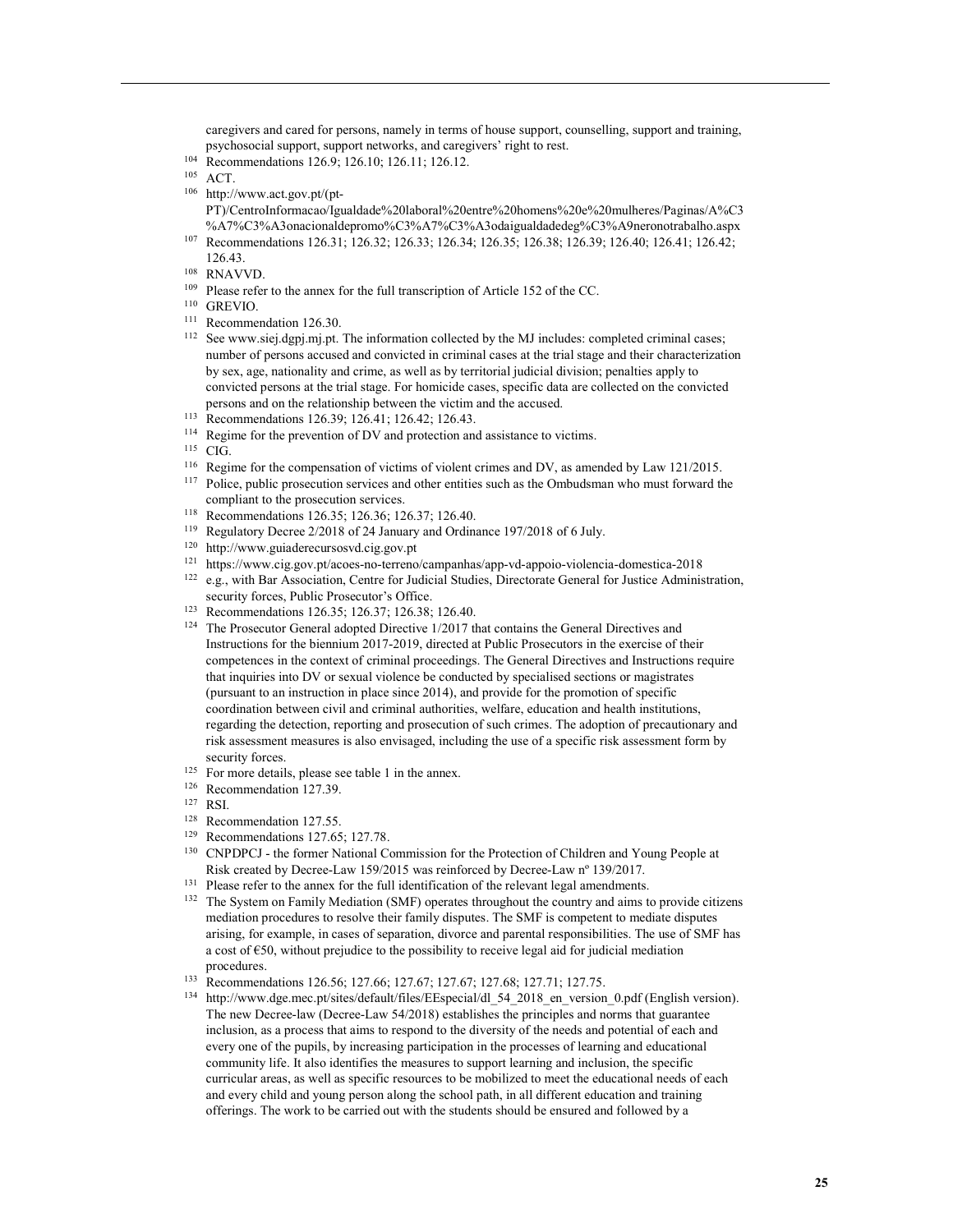multidisciplinary team.

- <sup>135</sup> Recommendations 126.60; 127.38; 127.47; 127.49; 127.50; 127.53; 127.79.
- 136

 http://repositorio.insa.pt/bitstream/10400.18/1955/3/Envelhecimento%20e%20Viol%C3%AA ncia%202011-2014%20.pdf

- 137 The document is available at:http://www.acss.min-
- saude.pt/Informação/Circulares/tabid/100/language/pt-PT/Default.aspx?PageContentID=100
- <sup>138</sup> In 2017, the covering rate for early childhood was 49.1%, which partly reflects the population increase  $(+1,7%)$  for this age group.
- <sup>139</sup> Please refer to the Interim Report.
- <sup>140</sup> Recommendations 126.29; 127.37.
- <sup>141</sup> THB.
- <sup>142</sup> PNPCTSH.
- <sup>143</sup> Recommendation 127.34.
- <sup>144</sup> See the Prosecutor General's Directive no. 1/2017 (already presented above).
- <sup>145</sup> OTSH.
- <sup>146</sup> A form of trafficking that commonly involves children.
- <sup>147</sup> The documents are available at: http://www.otsh.mai.gov.pt/Recursos/Pages/default.aspx
- <sup>148</sup> Available at: https://www.youtube.com/watch?v=QLqtg2lzQgk
- <sup>149</sup> Available at: https://www.youtube.com/watch?v=8S1OamVVyEU (English version)
- <sup>150</sup> ILO's "Forced labour and human trafficking: a handbook for labour inspectors" sets guidelines and seeks to assist labour inspectors in understanding modern forms of forced labour and human trafficking. The Portuguese version of this handbook has a checklist with indicators of forced labour/trafficking in human beings for labour exploitation situations intended to be used when caring out the initial inspection visits.
- <sup>151</sup> Recommendations 126.29; 127.35; 127.36.
- <sup>152</sup> The Prosecutor General's Directive 1/2017 (already presented above) establishes, *inter alia*, that cases of illegal immigration should be specifically analysed in order to assess whether there is evidence suggesting the practice of THB and determine that Public Prosecution authorities shall coordinate with welfare institutions and NGOs, at the local level, in order to detect and report crimes of THB.
- <sup>153</sup> Law 71/2015, transposing Directive 2011/99/EU of the European Parliament and the Council of 13 December 2011 on the European protection order.
- <sup>154</sup> Recommendations 127.18; 127.19; 127.20; 127.21; 127.22; 127.23; 127.24; 127.25; 127.26; 127.27; 127.28; 127.29; 127.30; 127.31; 127.32; 127.33; 127.40; 127.41; 127.42; 127.43; 127.44; 127.45; 127.46.
- <sup>155</sup> For instance, in 2018, GNR provided 71 hours of training on HR and 24 hours of training on DV that were attended by 990 officers. Altogether, 2.138 individuals received training on these two areas.
- <sup>156</sup> DGRSP.
- <sup>157</sup> IGAI.
- <sup>158</sup> IGSJ.
- <sup>159</sup> This circular establishes the procedures to be observed in possible cases of ill-treatment, in particular, compulsory clinical evaluation to be conducted, namely, upon admission of prisoners, when inmates show physical injuries, when control and restraint means are used or when inmates complain about alleged physical abuse. These procedures shall ensure the collection of relevant evidence. The Audit and Inspection Service and the DGRSP have paid particular attention to the compliance with the procedures.
- <sup>160</sup> A delegation of the CoE's Committee for the Prevention of Torture and Inhuman or Degrading Treatment or Punishment carried out a visit to Portugal in September 2016 and the United Nations Subcommittee on Prevention of Torture made its first visit to Portugal in May 2018.
- <sup>161</sup> Recommendations 127.25; 127.26; 127.27; 127.28; 127.29; 127.30; 127.31; 127.32; 127.33; 127.42; 127.44; 127.46.
- <sup>162</sup> As a consequence of the application of the changes introduced by this amendment and the adjustments introduced in the Electronic Monitoring System, a very significant increase in the application of the regime of house arrest with electronic monitoring had already been registered by the end of 2017, as well as a steady and very significant decrease in the prison population. As of 1 September 2018, the occupancy rate at national level was of 99.8% − or of 97.5% if the individuals who are serving a semi-detention sentence (regime which was eliminated from the CC) are not considered.
- <sup>163</sup> Recommendations 127.40; 127.41; 127.43.
- <sup>164</sup> For example, the plan includes the creation of an automatic alert system for attorneys for notifications served on their cases; pilot projects for the simplification of the work in court's registries; a system for the automatic transcription of audio or video records; the setting up of technology to facilitate